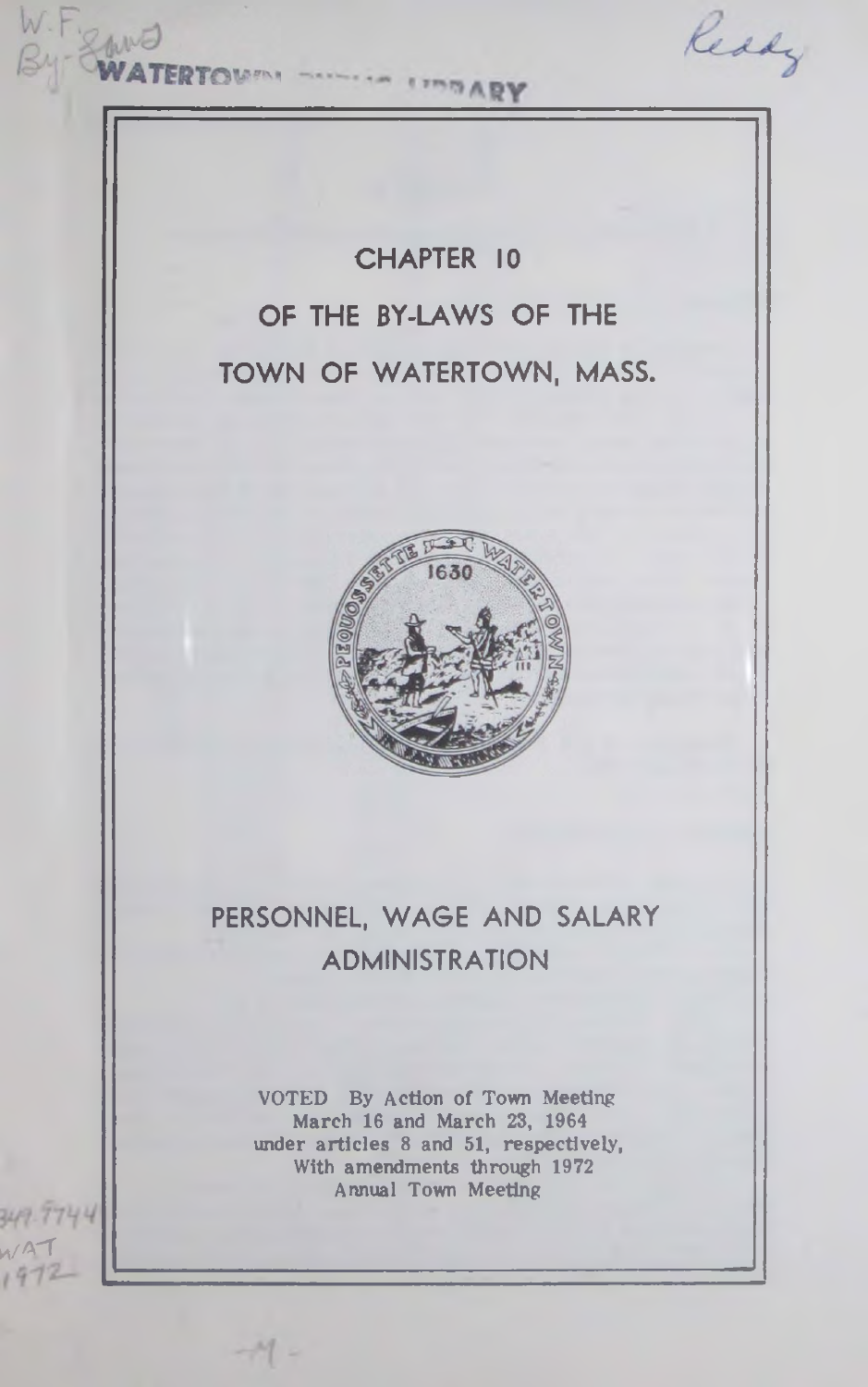#### CHAPTER 10

## PERSONNEL, WAGE AND SALARY ADMINISTRATION

## SECTION 1. AUTHORIZATION

Pursuant to the authority contained in Sections 108A and 108C of Chapter 41 of the General Laws there shall be established plans, which may be amended from time to time by vote of the Town at an Annual Town Meeting; (a) classifying positions in the service of the Town other than those filled by popular election, those under the jurisdiction of the School Committee, those for which incumbents render contractual services which are not provided during regularly established working hours and those which are essentially seasonal with respect to the duties which the incumbents perform and which do not appear in Schedule A of Section 7 following, into groups and classes doing substantially similar work or having substantially equal responsibilities; (b) authorizing a compensation plan for positions in the classification plan; (c) providing for the administration of said classification and compensation plans and; (d) establishing certain working conditions and fringe benefits for employees occupying positions in the classification plan.

Paragraphs 2 and 3 (Welfare Compensation Plan) deleted, (Art. 52, March 22, 1971)

#### SECTION 2. DEFINITIONS

As used in this by-law, the following words and phrases shall have the following meanings unless a different construction is clearly required by the context or by the laws of the Commonwealth;

"Administrative Authority," the elected or appointed official or board, having jurisdiction over a function or activity;

"Board," the Personnel Board as defined in Section 3;

"Class," a group of positions in the Town service sufficiently similar in respect to duties and responsibilities so that the same descriptive title may be used to designate each position allocated to the class, that the same qualifications shall be required of the incumbents, that the same tests of fitness may be used to choose qualified employees and that the same scale of compensation can be made to apply with equity;

"C lassification Plan," class titles appearing in Schedule A of Section 7 of this by-law plus class specifications which are on file with the Personnel Board and which are hereby incorporated by reference;

"Compensation Grade," a range of salary or wage rates appearing in Schedules B, C, D or E of Section 7;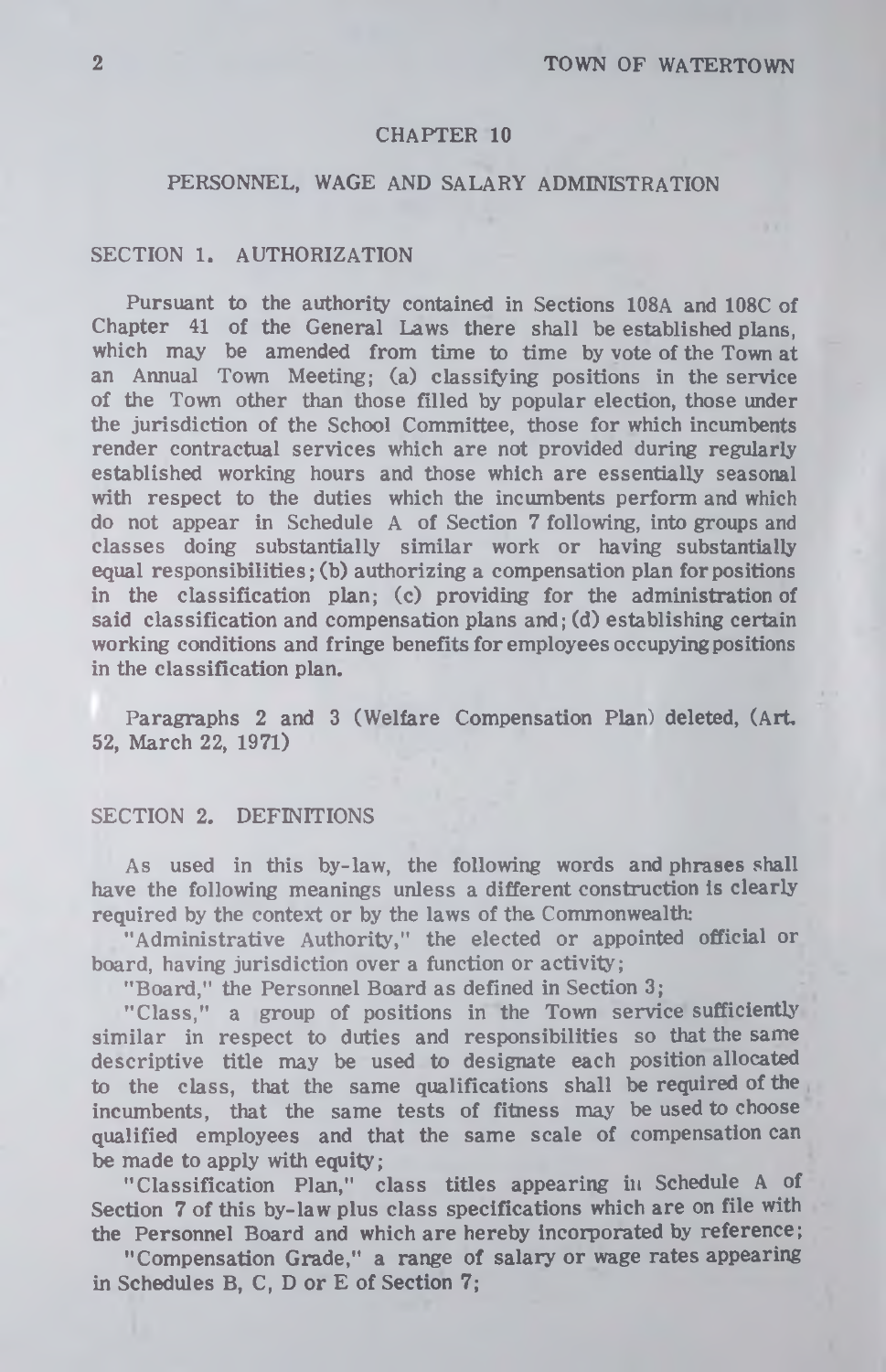"Compensation Plan," Schedules B, C, D and E in Section 7;

"Continuous Employment," employment (either full-time or parttime) requiring a predetermined minimum work week and uninterrupted except for required military service and for authorized vacation or other leave of absence;

"Department," any department, board committee commission or other agency of the Town subject to this by-law;

"Employee," an employee of the Town occupying a position in the classification plan;

"Full-time Employee," an employee retained in full-time employment;

"Full-time Employment," employment for not less than 7.5 hours per diem for five days a week for fifty-two weeks per annum, minus legal holidays and authorized vacation leave, sick leave and other leave of absence;

"Group," or "Occupational Group," a group of classes designated by occupation as appearing in Schedule A of Section 7;

"Increment," the dollar difference between step rates;

"Maximum Rate," the highest rate in a range which an employee normally is entitled to attain;

" Minimum Rate," the rate in a range which is normally the hiring rate of a new employee;

"Permanent Employee," an employee retained in continuous employment in a permanent position;

"Permanent Position," a full-time or part-time position in the Town service which has required or which is likely to require the services of an incumbent in continuous employment for a period of fifty-two calendar weeks;

"Personal Rate," a rate above the maximum rate applicable only to a designated employee;

"Position," an office or post of employment in the Town service with duties and responsibilities calling for the full-time, part-time or seasonal employment of one person in the performance and exercise thereof;

" Promotion," a change from a position of lower class and compensation grade to a position with greater responsibilities in a higher class and compensation grade;

"Range," the dollar difference between minimum and maximum rates;

"Rate," a sum of money designated as compensation for personal services on an hourly, daily, weekly, monthly, annual or other basis;

"Regular Employee," an employee who has worked thirty weeks in the aggregate during the twelve consecutive months ending May 31st of any calendar year;

"Step Rate," a rate in a range of a compensation grade;

"Part-time Employee," a person employed in a permanent status to a position in the several departments whose period of employment is less than the regular hours of work for the department to which he has been employed.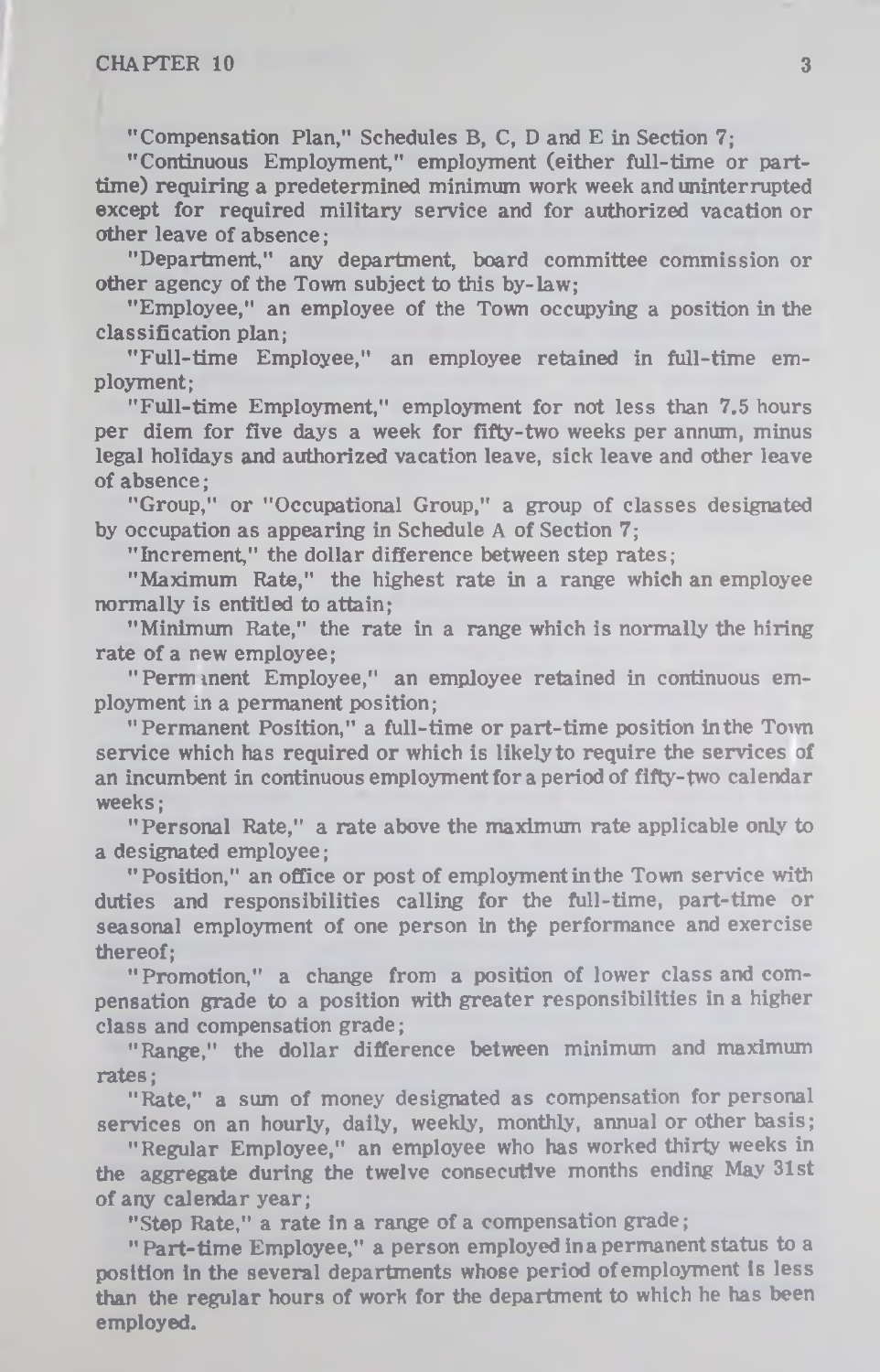"Part-time Employment," employment on a regular basis with scheduled hours less than the regular scheduled hours of work for the department.

"Seasonal Employment," appointment to the employee force for a fixed period of time, and which appointment shall terminate at the conclusion of such period of time.

"Temporary Employee," an employee who is appointed to the employee force for regular, full-time employment pending certification to permanent status, or to a permanent position in probationary or acting status, pending certification to permanent status.

"Temporary Position," a position in the Town service which requires or is likely to require the services of one incumbent for a period less than fifty-two calendar weeks in continuous employment;

"Town," the Town of Watertown.

## SECTION 3. PERSONNEL BOARD

 $(a)$  There shall be a Personnel Board consisting of five members, responsible for the administration of the classification and compensation plans. One member shall be a member of the Finance Committee, and four shall be citizens at large of the town. Appointments to the Personnel Board shall be made by the Moderator.

(Amended March 29, 1969, Art. 15)

(b) In making these appointments the Moderator shall give consideration to the personal qualifications of those citizens who will best meet the responsibility of the Board to represent both Town employees and taxpayers. If possible, the make-up of the Board shall consist of members professionally qualified who are familiar with the principles and experienced in the methods and practices of labor relations and personnel administration.

(c) The terms of office of members of the Board shall be as follows: The Member of the Finance Committee shall serve for a term of one year. One citizen for a term of one year, and one citizen shall be appointed for a term of two years, and two citizens shall be appointed for terms of three years. Upon expiration of the first terms of said citizen members, their successors shall be appointed for terms of three years.

(Amended March 22, 1971, A rt. 51)

(d) The Board shall administer the plans and shall establish such procedures as it deems necessary for the proper administration thereof.

(e) Forthwith after its appointment and annually, the Board shall meet and organize by electing a chairman and appointing a secretary who shall be a member of the Board. A majority of the Board shall constitute a quorum for the transaction of business. A majority of the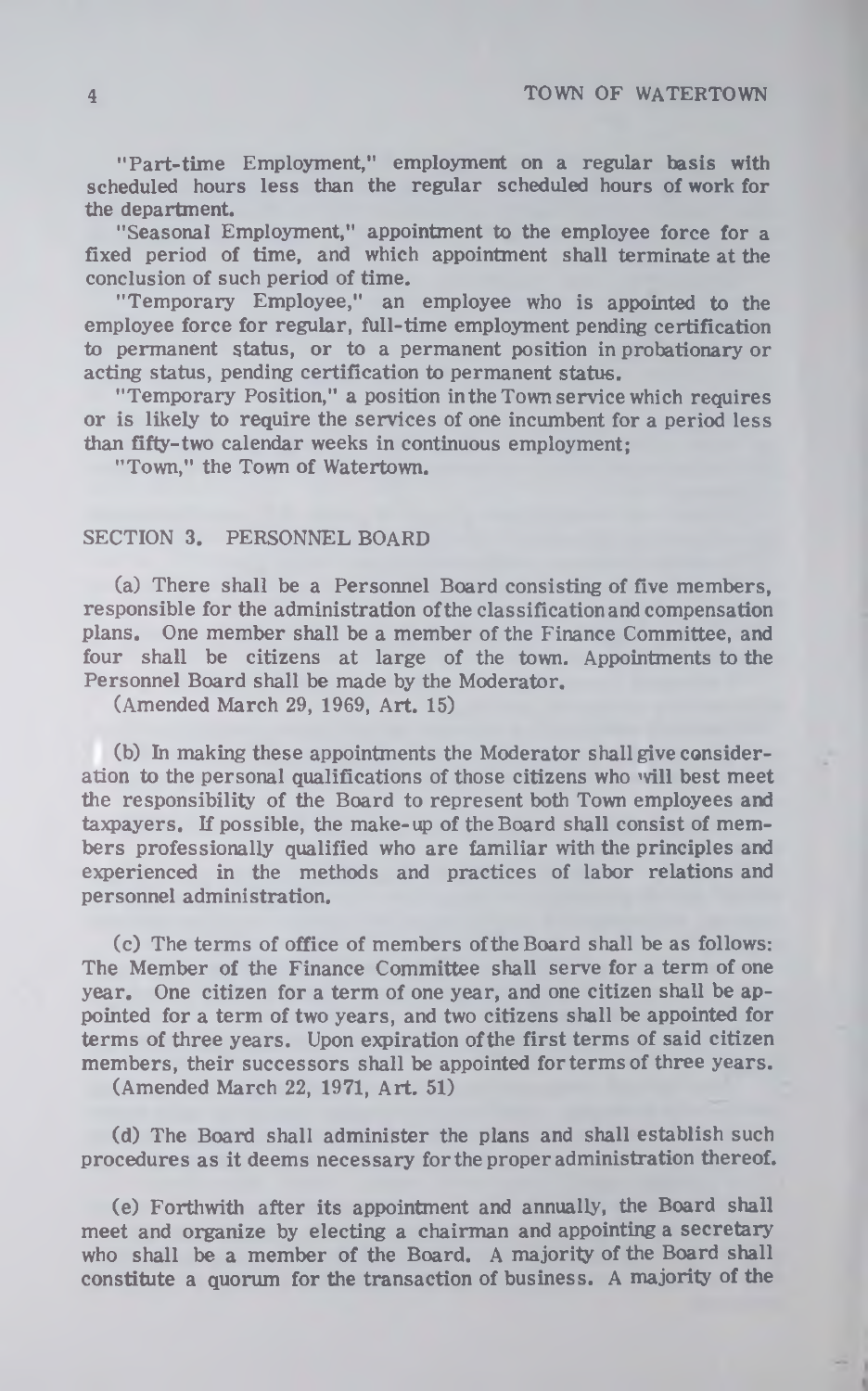shall determine the action the board must take in all matters which it is authorized or required to pass under this by-law.

*(f)* The Board may employ assistance and incur expenses as it deems necessary subject to the appropriation of funds therefor. It shall appoint a clerk.

(Amended March 18, 1969, Art. 16)

(g) The clerk of the Board shall maintain adequate personnel records of all employees occupying positions subject to the classification and compensation plans.

(h) The Board from time to time, of its own motion, shall investigate the work features and rates of salaries or wages of any or all positions subject to the provisions of this by-law. Such reviews shall be made at such intervals as the Board deems necessary and, to the extent which the Board considers practicable, shall include all occupational groups in the classification plan.

(i) The Board shall maintain written job descriptions or specifications of the classes in the classification plan, each consisting of a statement describing the essential nature of the work and the characteristies that distinguish the class from other classes. The description for any class shall be construed solely as a means of identification and not as prescribing what the duties or responsibilities of any position shall be, or as modiiying, or in any way affecting, the power of any administrative authority, as otherwise existing, to appoint, to assign duties to, or to direct and control the work of any employee under the jurisdiction of such authority.

(j) Upon recommendation of a department head, supported by evidence in writing of special reasons and exceptional circumstances satisfactory to the Board, the Board may authorize an entrance rate higher than the minimum rate for a position, and/or such other variance in the compensation plan as it may deem necessary for the proper functioning of the services of the Town. No variance shall become effective unless, or until, the necessary funds have been appropriated therefor.

Initial employment in the library service in any of the professional positions or classifications included in Section 7 may be at rates above the minimum rate shown, when, in the judgment of the Trustees of the Free Public Library prior experience and training justifies such rate, and the authorization of the Board in such cases shall not be required.

(k) The Board shall make an annual report in writing to the Board of Selectmen and the Finance Committee not later than the fourth Monday prior to the first business meeting of the Annual Town Meeting.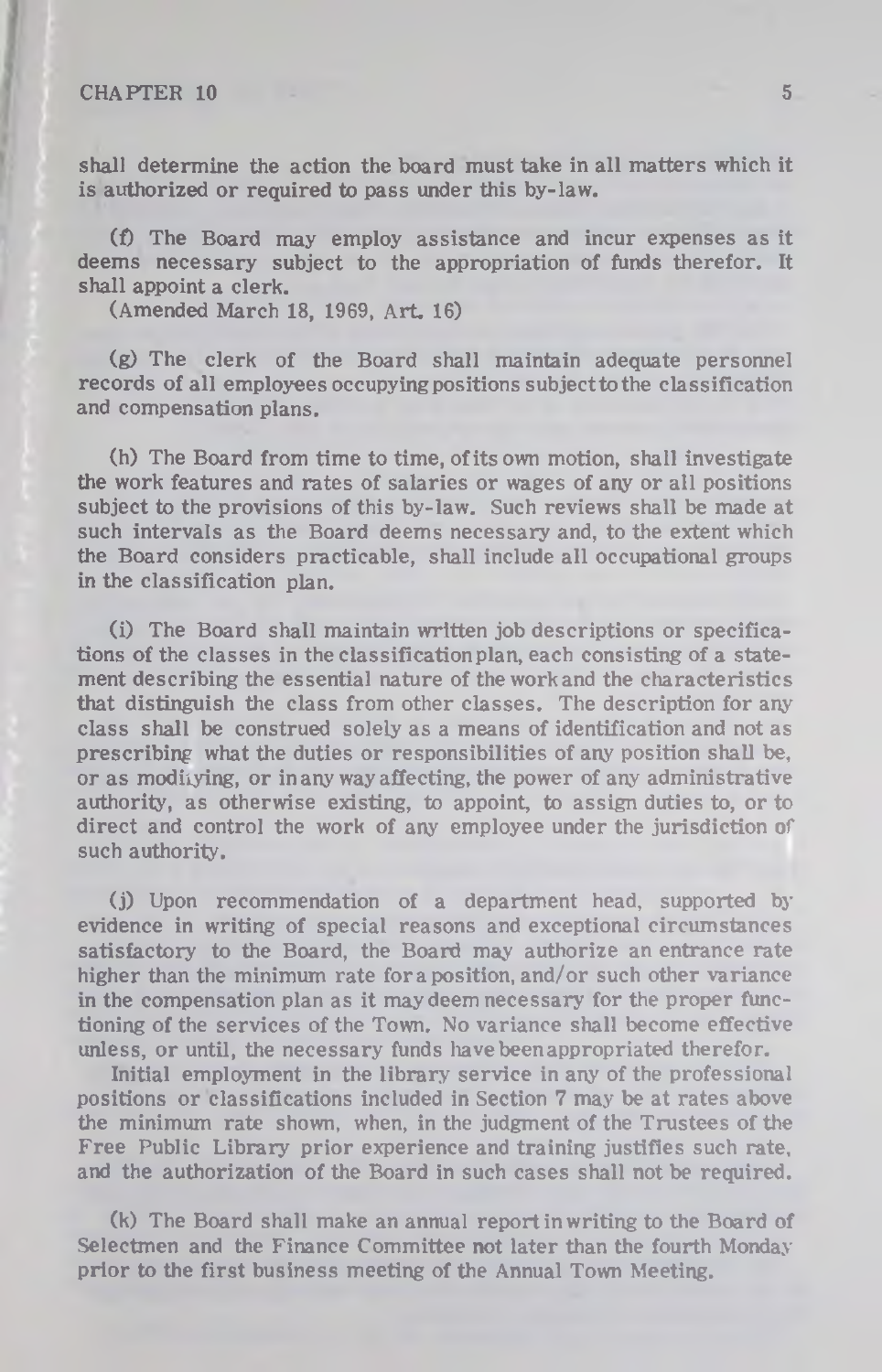### SECTION 4. CLASSIFICATION PLAN

(a) All positions in the service of the Town except those excluded by Section 1 are hereby classified by titles appearing in Schedule A of Section 7 which is made a part hereof. These classes of positions shall constitute the classification plan for paid Town services.

(b) The title of each class, as established by the classification plan, shall be the official title of every position allocated to the class and the official title of each incumbent of a position so allocated, and shall be used to the exclusion of all others on payrolls, budget estimates and other official records and reports pertaining to the position.

(c) The title of a position which is held by an employee with a dual or a multiple Civil Service rating shall be that recommended by the employee's department head, or by the administrative authority having jurisdiction over the organization unitto which the employee is assigned.

(d) Whenever a new position is established, or the duties of an existing position are so changed that in effeeta new position is created, upon presentation of substantiating data satisfactory to the Personnel Board, the Board shall allocate such new or changed position to its appropriate class.

(e) No position may be reclassified until the Personnel Board shall have determined such reclassification to be consistent with the classification plan.

### SECTION 5. COMPENSATION PLAN

(a) The compensation plan shall consist of Schedules B, C, D and E of Section 7 which provide minimum and maximum salaries or wages for certain of the classes in the classification plan. The salary range of a class shall be the salary range of all positions allocated to the class.

(b) Each employee shall continue to be paid on the same basis as in effect at the time of adoption of this by-law unless otherwise provided in the compensation plan.

(c) No administrative authority shall fix the salary of any employee in a position in the classification plan except in accordance with the compensation plan.

(d) No person shall be paid as an employee in any position subject to the provisions in the classification plan under any title other than those appearing in Schedule A of Section 7.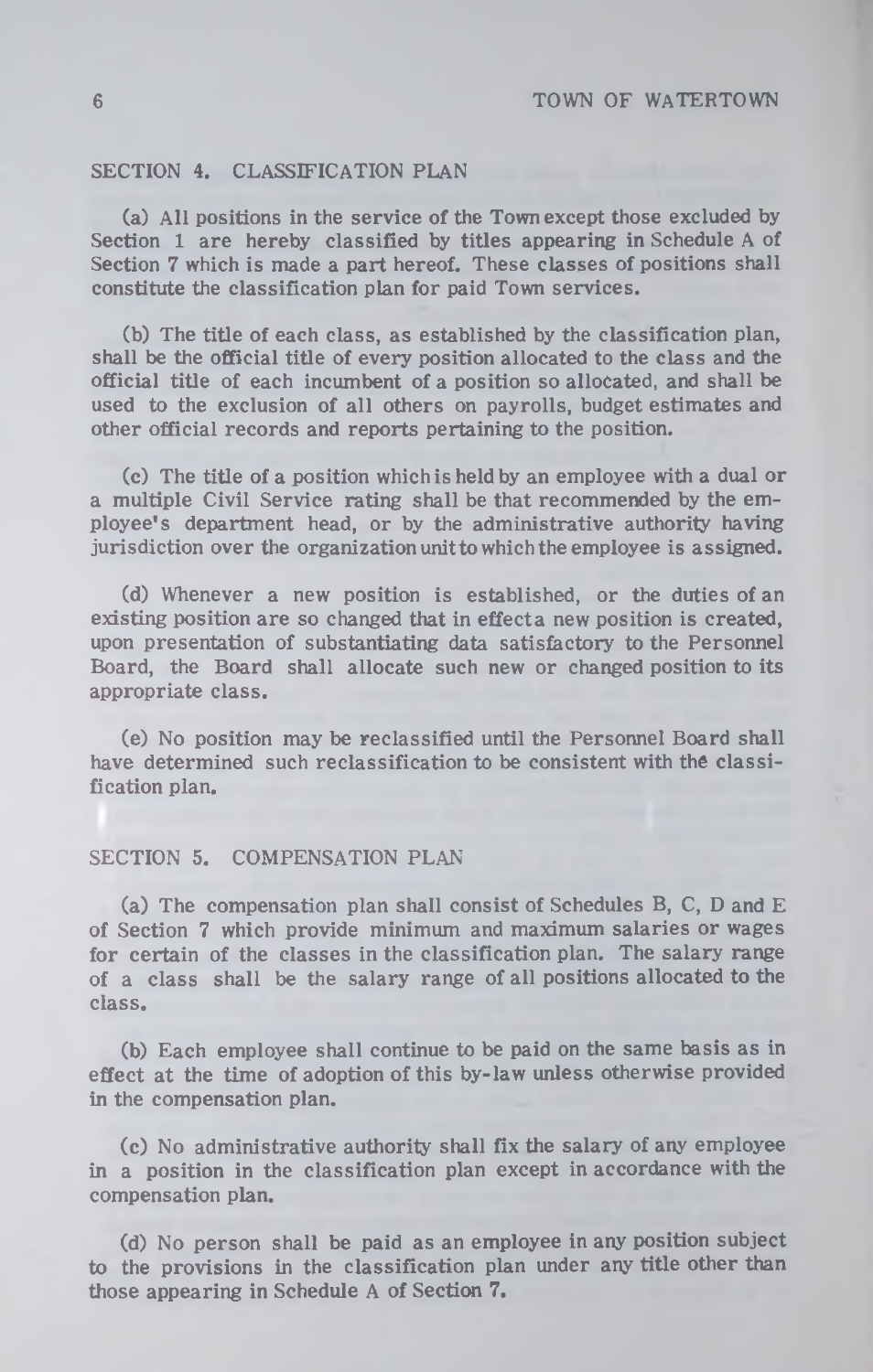(e) An employee in continuous employment in a class appearing on Schedules B, C, D or certain grades of Schedule E of Section 7 shall receive the increment between his present rate and the next higher step rate as follows:

- (1) Beginning with the pay period following completion of twelve months service at the minimum or other rate if a rate other than the minimum is authorized as his hiring rate.
- (2) Thereafter twelve months from the date of his previous increase until he attains the maximum rate of the range of the compensation grade to which his class is assigned.

 $(1)$  An employee receiving a promotion to a vacant position or to a new position as defined in Section 4(c) shall, upon assignment resulting from such promotion, receive the rate in the compensation grade of the vacant or new position next above his existing rate. If the resulting adjustment does not equal \$100.00 for a position class assigned to Schedule B or \$.05 for a position class assigned to Schedule D, the adjustment shall be to the second rate above the existing rate but within the compensation grade of the vacant or new position.

(g) The employee receiving a promotion and adjustment in rate pursuant to the provisions of the preceding sub-section shall receive the next increment of his compensation grade following completion of twelve months at the rate resulting from the promotion.

(h) The employee who is transferred to a similarly rated or to  $t$ . lower rated position for the convenience of the Town shall enter the new position at his rate in the position from which he is transferred.

(i) Each administrative authority shall include in its estimates, required by the provisions of Section 59 of Chapter 41 of the General Laws, a pay adjustment section setting forth in detail the amounts which will be required for anticipated pay adjustments during the ensuing year and shall furnish a copy thereof to the Board.

#### SECTION 6. AMENDMENT OF THE PLANS

(a) The classification plan and/or the compensation plan and/or other provisions of this by-law may be amended by vote of the Town at an Annual Town Meeting in the same manner as other by-laws of the Town may be amended. However, no amendment shall be considered or voted on by Town Meeting unless the proposed amendment has first been considered by the Board and the Finance Committee.

(b) The recommendation of the Personnel Board as to a proposed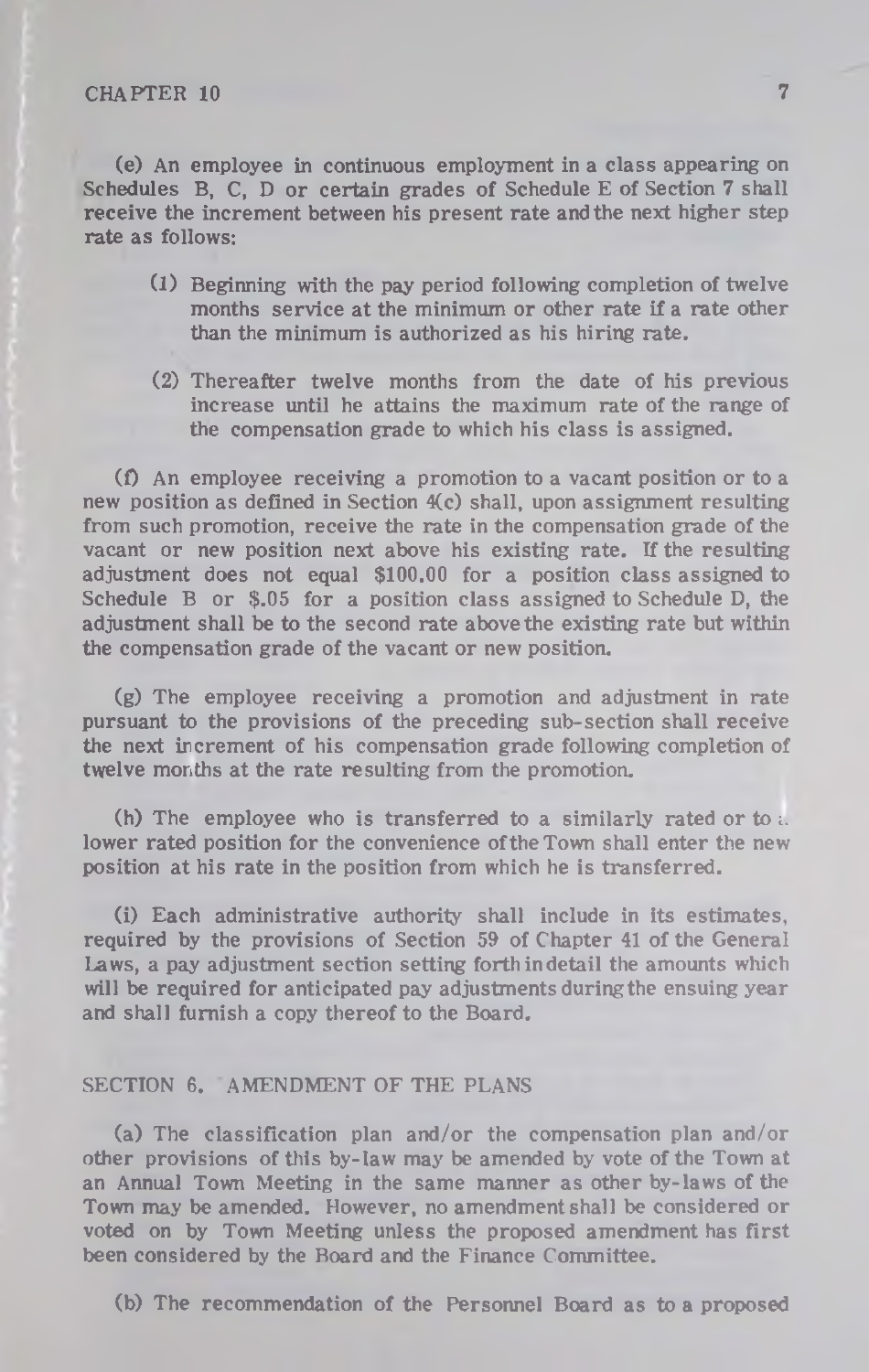## **8 TOWN OF WATERTOWN**

amendment to Chapter 10 shall be made to the Town Meeting before a vote is taken thereon. A proposed amendment must be submitted to a Town Meeting substantially as presented to and as heard by the Personnel Board.

(c) Sim ilarly the Finance Committee shall report to Town Meeting as a part of its estimates of Town expenditures the impact of a proposed amendment which is approved by the Personnel Board together with such recommendation or recommendations as the Finance Committee deems expedient.

(d) The Board, of its own motion, may propose an amendment to the plans or other provisions of this by-law based on its findings resulting from its investigations as provided in Section 3(h).

## SECTION 7. POSITION CLASSES: SALARY, WAGE AND MISCELLANEOUS COMPENSATION SCHEDULES

The following schedules, together with class specifications previously incorporated by reference, constitute the classification and compensation plans of the Town as defined in Section 2:

|  | SCHEDULE A Classification of Positions by Occupational Groups |
|--|---------------------------------------------------------------|
|  | and Assignment to Compensation Grades                         |
|  | SCHEDULE B General Annual Salary Schedule                     |
|  | SCHEDULE C - Police - Fire Annual Salary Schedule             |
|  | SCHEDULE D - Hourly Wage Schedule                             |
|  | SCHEDULE E - Miscellaneous Salary Schedule                    |

#### SCHEDULE A

CLASSIFICATION OF POSITIONS BY OCCUPATIONAL GROUPS AND ASSIGNMENT OF CLASSES TO COMPENSATION GRADES

Compensation Grade

| Class Title                              | or Schedule |
|------------------------------------------|-------------|
| <b>Administrative and Clerical Group</b> |             |
| <b>Assistant Election Commissioner</b>   | $S-4$       |
| <b>Assistant Town Clerk</b>              | $S-12$      |
| Clerk to Board of Assessors              | $S-8$       |
| Confidential Secretary to Selectmen      | $S-6$       |
| Engineering Aid, Grade 1                 | $S-6$       |
| Engineering Aid, Grade 2                 | $S-10$      |
| <b>Head Accountant Clerk</b>             | $S-8$       |
| Head Clerk                               | $S-8$       |
| Junior Clerk                             | $S-1$       |
| Junior Clerk-Stenographer                | $S-1$       |
| Junior Clerk-Typist                      | $S-1$       |
| <b>Principal Account Clerk</b>           | $S-6$       |
|                                          |             |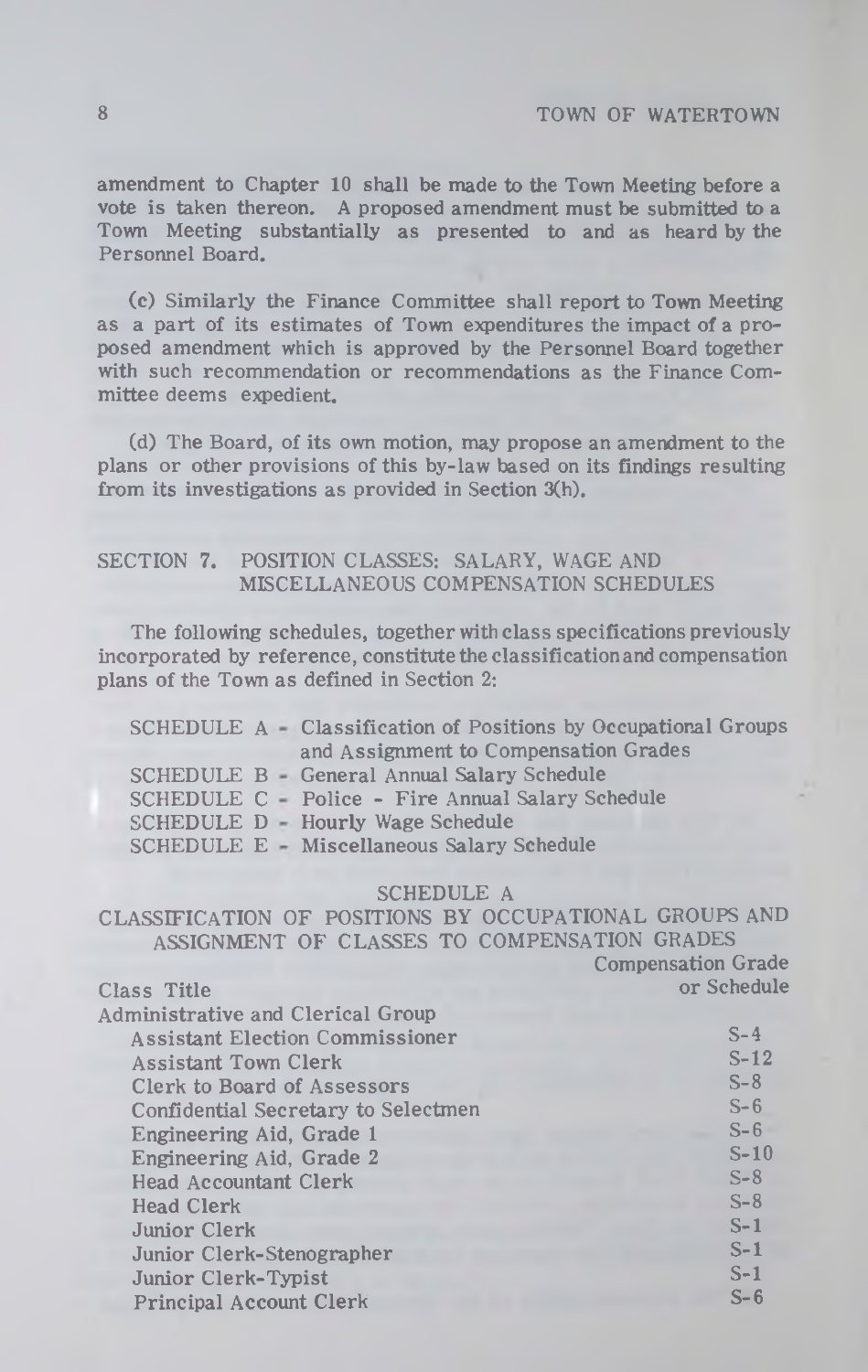|                                                   | <b>Compensation Grade</b> |
|---------------------------------------------------|---------------------------|
| Class Title                                       | or Schedule               |
| Principal Clerk                                   | $S-4$                     |
| Principal Clerk-Stenographer                      | $S-4$                     |
| Principal Clerk-Typist                            | $S-4$                     |
| Senior Clerk                                      | $S-2$                     |
| Senior Clerk-Stenographer                         | $S-2$                     |
| Senior Clerk-Typist                               | $S-2$                     |
| Senior Clerk-Typist, Billing Machine Operator     | $S-3$                     |
| <b>Telephone Operator</b>                         | $S-3$                     |
| Water Registrar                                   | $S-7$                     |
| Clerk, Retirement Board                           | $S-7$                     |
| <b>Custodian Group</b>                            |                           |
| Junior Building Custodian                         | $S - 7$                   |
| Senior Building Custodian                         | $S-10$                    |
| <b>Inspection Group</b>                           |                           |
| <b>Health Inspector</b>                           | $S-10$                    |
| <b>Inspector of Buildings</b>                     | $S-15$                    |
| Inspector of Plumbing and Gas Fitting             | $S-15$                    |
| Sanitarian                                        | $S-12$                    |
| Sealer of Weights and Measures                    | $S-13$                    |
| Library Group                                     |                           |
| Library Assistant 1                               | $L-1$                     |
| Library Assistant 2                               | $L-2$                     |
| Library Assistant 3                               | $L-3$                     |
| Pre-Professional 1                                | $L-4$                     |
| Pre-Pi ofessional 2                               | $L-5$                     |
| Librarian 1                                       | $L-6$                     |
| Librarian 2                                       | $L-7$                     |
| Librarian 3                                       | $L-8$                     |
| <b>Assistant Library Director</b>                 | $L-9$                     |
| <b>Professional Group</b>                         |                           |
| Civil Engineer, Grade 4                           | $S-19$                    |
| Hygienist                                         | $X-1$                     |
| Junior Civil Engineer, Grade 3 (Construction) (a) | $S - 15$                  |
| Limited to Engineering Dept. employee with civil  |                           |
| service rating of Jr. Civil Engineer, Grade 3 as  |                           |
| of January 1, 1966                                |                           |
| Junior Civil Engineer, Grade 3                    | $S-14$                    |
| <b>Public Health Nurse</b>                        | $S-9$                     |
| Social Worker-Investigator, Veterans Services     | $S-8$                     |
| Mechanical and Construction Group                 |                           |
| Assistant Superintendent, Water Section           | $S-14$                    |
| Assistant Superintendent, Wire Section            | $S-16$                    |
| Building Maintenance Craftsman                    | $S-11$                    |
| <b>Cemetery Superintendent</b>                    | $S-14$                    |
| <b>Forestry Foreman</b>                           | $S-11$                    |
| <b>Highway Foreman</b>                            | $S-11$                    |
| Lineman, Wire Section                             | $S-11$                    |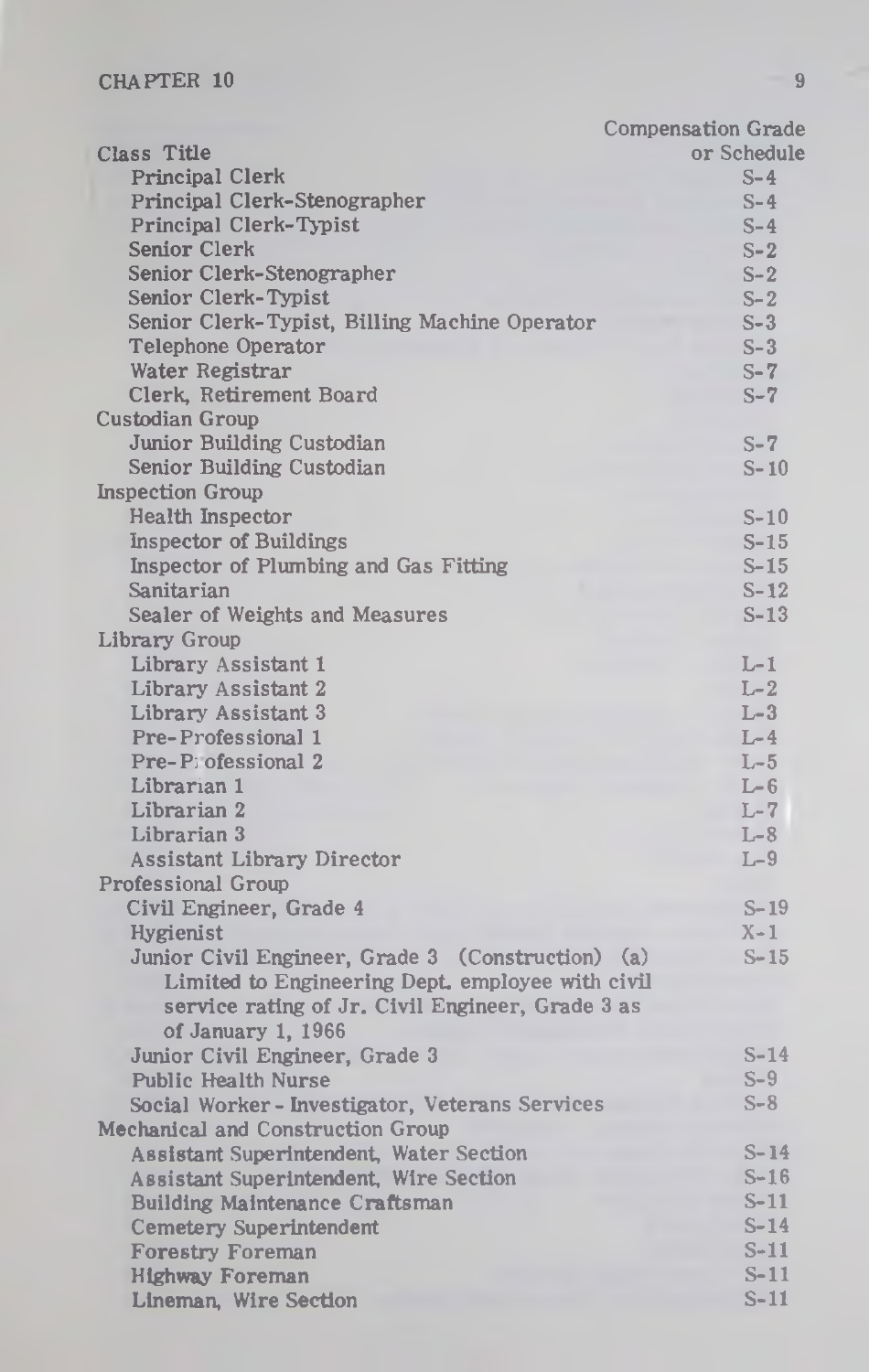|                                               | <b>Compensation Grade</b> |
|-----------------------------------------------|---------------------------|
| Class Title                                   | or Schedule               |
| Electrician, Lineman, Wire Section            | $S-13$                    |
| Electrician, Foreman, Wire Section            | $S-14$                    |
| Motor Equipment Maintenance Foreman           | $S-12$                    |
| Supervisor of Foreman                         | $S-15$                    |
| <b>Time Keeper</b>                            | $S-11$                    |
| <b>Water Construction Foreman</b>             | $S-11$                    |
| Water Meter Inspector                         | $S-7$                     |
| Parking Meter Collector and Maintenance Man   | $S - 7$                   |
| Labor Group                                   |                           |
| Blacksmith                                    | $W - 6$                   |
| Carpenter                                     | $W - 8$                   |
| <b>Cement Finisher</b>                        | $W - 7$                   |
| <b>Construction Handyman</b>                  | $W-4$                     |
| Crane Operator                                | $W - 7$                   |
| Garageman                                     | $W - 6$                   |
| <b>Grader Operator</b>                        | $W - 7$                   |
| Incinerator Maintenance Repairman             | $W - 7$                   |
| Laborer (Rubbish)                             | $W-2$                     |
| Laborer (Semi-Skilled)                        | $W - 2$                   |
| Laborer (Skilled)                             | $W-3$                     |
| Laborer (Unskilled)                           | $W-1$                     |
| Mason                                         | $W - 6$                   |
| Motor Equipment Operator, Grade 1             | $W-3$                     |
| Motor Equipment Operator, Grade 2             | $W-4$                     |
|                                               | $W-5$                     |
| Motor Equipment Operator, Grade 3             |                           |
| Motor Equipment Repairman                     | $W - 8$                   |
| Painter                                       | $W-4$                     |
| Shovel Operator                               | $W-10$                    |
| Sign Painter                                  | $W - 6$                   |
| Stoker                                        | $W-4$                     |
| Storekeeper                                   | $W-9$                     |
| Tin Knocker - Spray Painter                   | $W - 6$                   |
| Tree Climber                                  | $W-5$                     |
| <b>Tree Surgeon</b>                           | $W - 5$                   |
| Water Meter Tester and Repairer               | $W - 6$                   |
| Water System Maintenance Craftsman            | $W - 6$                   |
| Weigh Clerk                                   | $W - 6$                   |
| Welder                                        | $W-8$                     |
| <b>Working Foreman</b>                        | $W-10$                    |
| Working Foreman - Carpenter                   | $W-10$                    |
| Public Safety Group                           |                           |
| Ambulance Driver, Motor Equipment Utility Man | $F-1$                     |
| Deputy Fire Chief                             | $F-4$                     |
| <b>Fire Captain</b>                           | $F-3$                     |
| <b>Fire Fighter</b>                           | F-1                       |
| Fire Alarm Signal Operator                    | $X-2$                     |
| Firefighter/Fire Alarm Signal Operator        | $F-1$ & X-2               |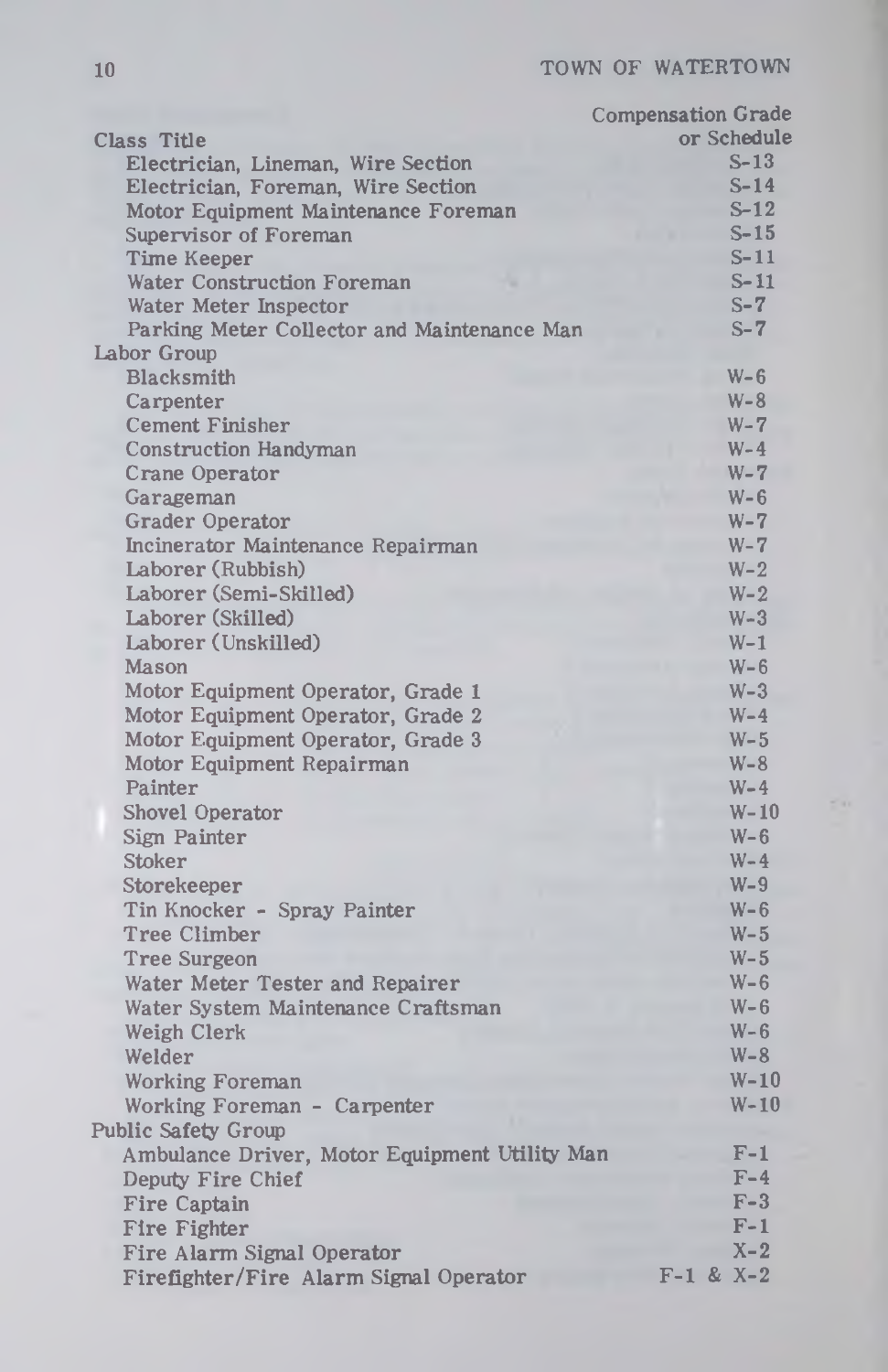|                                                                                                                                                                                                       | <b>Compensation Grade</b> |
|-------------------------------------------------------------------------------------------------------------------------------------------------------------------------------------------------------|---------------------------|
| Class Title                                                                                                                                                                                           | or Schedule               |
| Fire Lieutenant                                                                                                                                                                                       | $F-2$                     |
| Head Clerk (Fire Dept.)                                                                                                                                                                               | $X - 2$                   |
| Limited to position on January 1, 1966 of Head<br>Clerk Position in the Police Department with<br>rating of Stenographer-Clerk and of the clerical<br>positions in the Fire Department with rating of |                           |
| <b>Head Clerk</b><br>Mechanician Fire Department                                                                                                                                                      | $F-3$                     |
| Patrolman                                                                                                                                                                                             | $P-1$                     |
| Patrolman/Dog Officer                                                                                                                                                                                 | $P-1-D$                   |
| Police Captain                                                                                                                                                                                        | $P-4$                     |
| Police Lieutenant                                                                                                                                                                                     | $P-3$                     |
| Police Sergeant                                                                                                                                                                                       | $P-2$                     |
| Stenographer - Clerk (Male) (Police)                                                                                                                                                                  | $P-1$                     |
| Limited to present incumbent (Art. 47, March 16, 1970)                                                                                                                                                |                           |
| Supervisory Group                                                                                                                                                                                     |                           |
| Administrative Assistant to the Selectmen                                                                                                                                                             | $X-3$                     |
| Executive Secretary to Board of Election Commissioners                                                                                                                                                | $S-14$                    |
| Fire Chief                                                                                                                                                                                            | $F-5$                     |
| Health Officer and Agent                                                                                                                                                                              | $S-16$                    |
| Library Director                                                                                                                                                                                      | $L-10$                    |
| Police Chief                                                                                                                                                                                          | $P-5$                     |
| Purchasing Agent                                                                                                                                                                                      | $S-19$                    |
| <b>Recreation Director</b>                                                                                                                                                                            | $S-17$                    |
| Superintendent, Water Section                                                                                                                                                                         | $S-17$                    |
| Superintendent, Wire Section                                                                                                                                                                          | $S-18$                    |
| Supervisor of Incinerator                                                                                                                                                                             | $S-15$                    |
| Town Engineer                                                                                                                                                                                         | $S-20$                    |
| Veterans' Agent                                                                                                                                                                                       | $S-17$                    |
| A. Assistant Superintendent of Public Works/Highways                                                                                                                                                  | $S-20$                    |
| B. Assistant Superintendent of Public Works/Utilities                                                                                                                                                 | $S-16$                    |
| C. Assistant Superintendent of Public Works/Cemetery and                                                                                                                                              |                           |
| Grounds                                                                                                                                                                                               | $S-15$                    |
| D. Assistant Superintendent of Public Works/Engineering                                                                                                                                               |                           |
| and Inspection                                                                                                                                                                                        | $S-20$                    |
| E. Assistant Superintendent of Public Works/Personnel,                                                                                                                                                |                           |
| Training and Safety                                                                                                                                                                                   | $S-16$                    |
| F. Assistant Superintendent of Public Works/Material and                                                                                                                                              |                           |
| Equipment <sup>-</sup>                                                                                                                                                                                | $S - 15$                  |
| G. Assistant Superintendent of Public Works/Personnel                                                                                                                                                 |                           |
| Training and Safety and Building Inspector*                                                                                                                                                           | $S - 21$                  |
| 宋<br>Restricted to present incumbent (3-18-71)                                                                                                                                                        |                           |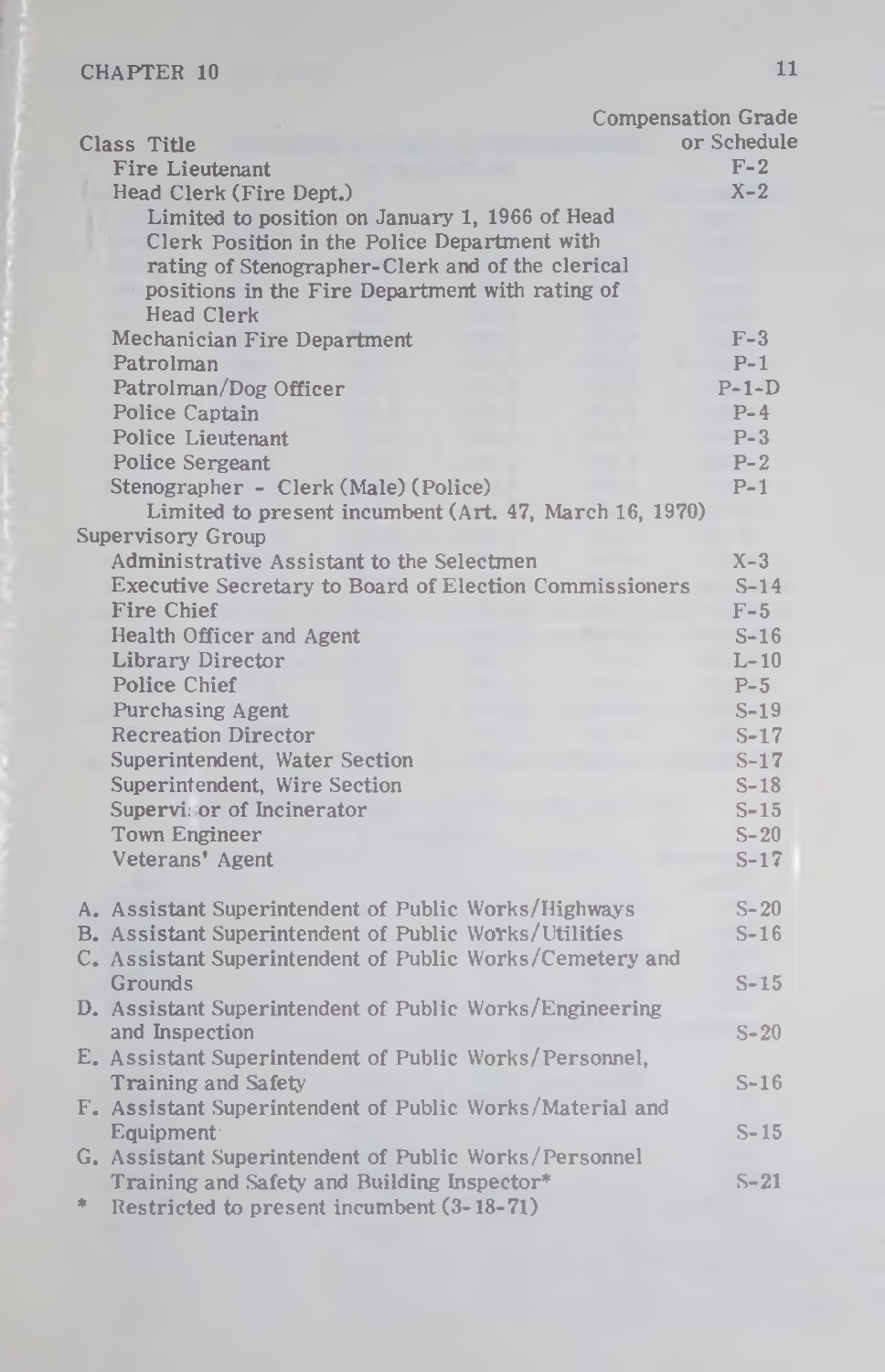| Compensation |        |                     |              |           |        |
|--------------|--------|---------------------|--------------|-----------|--------|
| Grade        | Min.   | $\mathbf{I}$        | $\mathbf{H}$ | <b>IV</b> | Max.   |
| $S-1$        |        |                     |              | 5,435     | 5,640  |
| $S-2$        | 5,640  | 5,855               | 6,065        | 6,285     | 6,505  |
| $S-3$        | 6,285  | 6,505               | 6,745        | 7,005     | 7,260  |
| $S - 4$      | 6,505  | 6,745               | 7,005        | 7,260     | 7,530  |
| $S-5$        | 6,745  | 7,005               | 7,260        | 7,530     | 7,810  |
| $S-6$        | 7,005  | 7,260               | 7,530        | 7,810     | 8,140  |
| $S-7$        | 7,260  | 7,530               | 7,810        | 8,140     | 8,475  |
| $S-8$        | 7,530  | 7,810               | 8,140        | 8,475     | 8,810  |
| $S-9$        | 7,810  | 8,140               | 8,475        | 8,810     | 9,145  |
| $S-10$       | 8,140  | 8,475               | 8,810        | 9,145     | 9,515  |
| $S-11$       | 8,475  | 8,810               | 9,145        | 9,515     | 9,900  |
| $S-12$       | 8,810  | 9,145               | 9.515        | 9,900     | 10,300 |
| $S-13$       | 9,145  | 9,515               | 9,900        | 10,300    | 10,760 |
| $S-14$       | 9,515  | 9,900               | 10,300       | 10,760    | 11,215 |
| $S-15$       | 9,900  | 10,300              | 10,760       | 11,215    | 11,680 |
| $S-16$       | 10,300 | 10,760              | 11,215       | 11,680    | 12,145 |
| $S-17$       | 10,760 | 11,215              | 11,680       | 12,145    | 12,615 |
| $S-18$       | 11,215 | 11,680              | 12,145       | 12,615    | 13,080 |
| $S-19$       | 11,680 | 12,145              | 12,615       | 13,080    | 13,540 |
| $S-20$       | 12,960 | 13,445              | 13,925       | 14,410    | 14,900 |
| $S - 21$     | 13,665 | 14,340              | 15,035       | 15,715    | 16,390 |
| Amended:     |        | $3/23/72$ (Art. 66) |              |           |        |

## GENERAL ANNUAL SALARY SCHEDULE SCHEDULE B

| POLICE-FIRE ANNUAL SALARY SCHEDULE |                   |  |
|------------------------------------|-------------------|--|
|                                    | <b>SCHEDULE C</b> |  |

| Compensation                  |        |                        |        |        |
|-------------------------------|--------|------------------------|--------|--------|
| Grade                         | Min.   |                        |        | Max.   |
| $P-1$                         | 10,160 |                        |        | 10,681 |
| $P-2$                         | 11,462 |                        |        | 12,244 |
| $P-3$                         | 13,025 |                        |        | 13,807 |
| $P-4$                         | 14.458 |                        |        | 15,109 |
| $P-5$                         | 16,775 |                        |        | 18,294 |
| Amended:                      |        | $3/23/72$ (Art. 55-58) |        |        |
|                               |        |                        |        |        |
|                               | Min.   | п                      | III    | Max.   |
| $F-1$                         | 9,065  | 9.586                  | 10,107 | 10,628 |
| $F-2$                         |        |                        | 11,528 | 12,116 |
| $F-3$                         |        |                        | 12,937 | 13,604 |
| $F-4$                         |        |                        | 14,353 | 15,092 |
| Amended:                      |        | $3/20/72$ (Art. 60)    |        |        |
| $*F-5$                        |        |                        | 15,900 | 17,340 |
| *See Chap. 1082, Acts of 1971 |        |                        |        |        |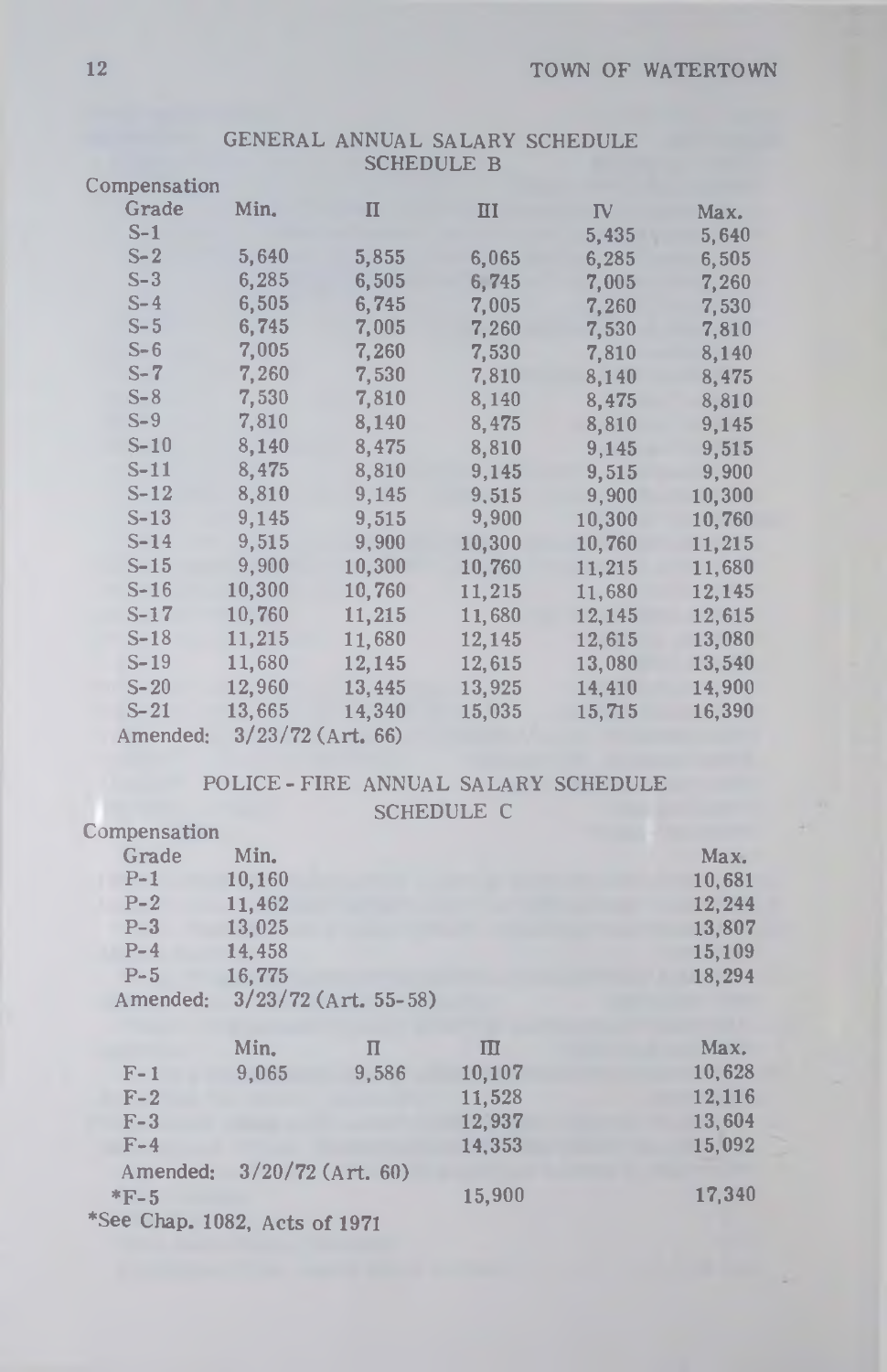### HOURLY WAGE SCHEDULE SCHEDULE D

| Compensation |                     |      |
|--------------|---------------------|------|
| Grade        | Min.                | Max. |
| $W-1$        | 3.69                | 3.89 |
| $W - 2$      | 3.72                | 3.92 |
| $W-3$        | 3.77                | 3.97 |
| $W - 4$      | 3.82                | 4.02 |
| $W-5$        | 3.88                | 4,08 |
| $W - 6$      | 3.93                | 4.15 |
| $W - 7$      | 3.98                | 4.22 |
| $W - 8$      | 4.05                | 4.29 |
| $W - 9$      | 4.11                | 4.37 |
| $W - 10$     | 4.20                | 4.44 |
| Amended:     | $3/20/72$ (Art. 54) |      |
|              |                     |      |

#### SCHEDULE D-l

Each employee referred to in Schedule D, Grade W-l through W-10 inclusive, who works hours or shifts other than the regular daytime working hours, shall receive a differential increase over his base pay per hour in the following manner:

Second Shift: 4:00 P.M. - 12:00 A.M. - Base hourly rate plus Fifteen (\$.15) cents per hour

Third Shift: 12:00 A.M.-8:00 A.M. - Base hourly rate plus Twenty' (\$.20) cents per hour

Amended:  $3/23/72$  (Art. 48)

#### MISCELLANEOUS SALARY SCHEDULE SCHEDULE E

| Compensation |        |                             |       |           |        |
|--------------|--------|-----------------------------|-------|-----------|--------|
| Grade        | Min.   | П                           | Ш     | <b>IV</b> | Max.   |
| $X-1$        | 4.380  | 4.585                       | 4.790 | 5.000     | 5.200  |
| $X - 2$      |        | 9.065                       | 9.586 | 10, 107   | 10.628 |
| $X - 3$      | 14.860 |                             |       |           |        |
| Amended:     |        | $3/20/72$ (Arts. 61 and 68) |       |           |        |

### LIBRARY ANNUAL SALARY SCHEDULE SCHEDULE G

| Compensation |       |       |       |       |                         |
|--------------|-------|-------|-------|-------|-------------------------|
| Grade        | Min.  |       | Ш     | ΓV    | Max.                    |
| $1 - 1$      | 4.771 | 5.010 | 5.249 | 5,487 | 5.726                   |
| $L-2$        | 5,726 | 6.024 | 6.322 | 6.620 | 6.918                   |
| $L - 3$      | 6.202 | 6.501 | 6.800 | 7.099 | 7,398                   |
|              | 6.679 | 7.097 | 7.515 | 7.933 | 8,351<br>$P_{YQ}$<br>Æ. |
| $L-5$        | 7.156 | 7.574 | 7.992 | 8.410 | 8.828                   |
| I – 6        | 7.515 | 7.992 | 8.469 | 8.947 | 9.424                   |
|              |       |       |       |       |                         |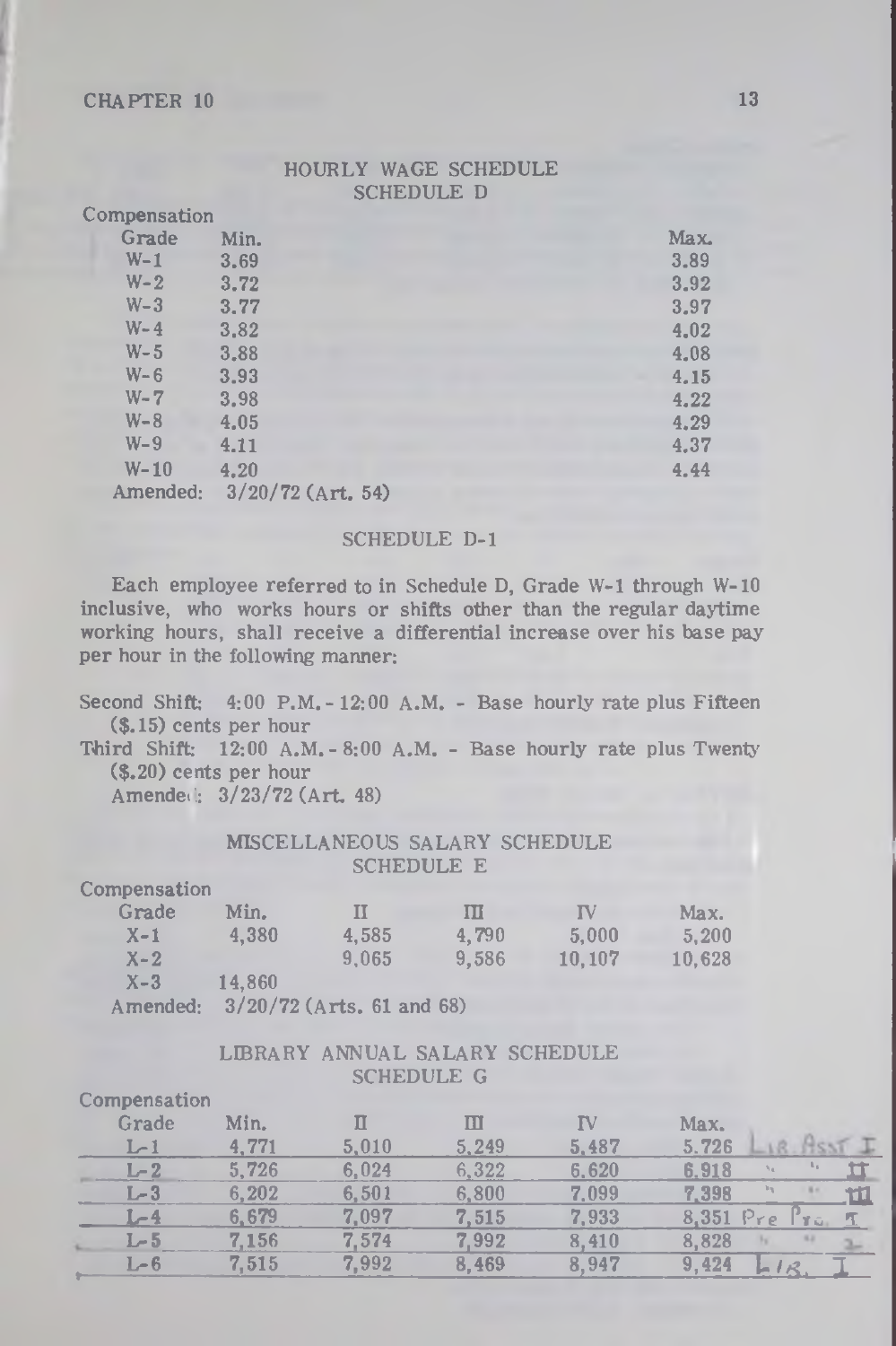| Compensation<br>Grade<br>ī .– 7                  | Min.<br>7992              | 8.469         | 8.947  | 9.424  | Max.<br>9.901 |
|--------------------------------------------------|---------------------------|---------------|--------|--------|---------------|
| r .– 8                                           | 8.469                     | 8.947         | 9.424  | 9.901  | 10,378        |
| $-9$                                             | 10,733                    | 11.316        | 11.900 | 12.483 | 13.067        |
| L-10                                             | 12,504                    | 13.129        | 13,754 | 14.380 | 15,004        |
| $\sim$ $\sim$ $\sim$ $\sim$ $\sim$ $\sim$ $\sim$ | $0$ /00 /770 $\ell$ A set | $C2$ and $C5$ |        |        |               |

Amended: 3/20/72 (Art. 63 and 65)

## SECTION 8. PART-TIME POSITIONS CLASSIFIED IN THE ADMINISTRATIVE AND CLERICAL GROUP

Employees occupying adm inistrative or clerical positions in parttime employment which may be continuous employment or which may constitute intermittent or casual service shall be compensated at hourly rates appearing in the following schedule which is hereby incorporated in the Compensation Plan:

| Grade | Min.                       | п    | ш    | ΙV   | V    | VI   | Max. |
|-------|----------------------------|------|------|------|------|------|------|
| $S-1$ | 2.29                       | 2.39 | 2.49 | 2.59 | 2.68 | 2.77 | 2.90 |
| $S-2$ |                            | 2,90 | 3.00 | 3.11 | 3.22 | 3,33 |      |
| $S-3$ |                            | 3.22 | 3.33 | 3.46 | 3.58 | 3.73 |      |
| $S-4$ |                            | 3.33 | 3.46 | 3.58 | 3.73 | 3.88 |      |
| $S-5$ |                            | 3.46 | 3.58 | 3.73 | 3.88 | 4.01 |      |
| $S-6$ |                            | 3.58 | 3.73 | 3.88 | 4.01 | 4.18 |      |
|       | Amended: 3/20/72 (Art. 67) |      |      |      |      |      |      |

### SECTION 9. WORK WEEK

The work week for full-employment in each occupational group shall be as follows:

| Group                                                              | Work Week      |
|--------------------------------------------------------------------|----------------|
| Adm inistrative and Clerical Group                                 | 37.5 Hours     |
| Custodian Group                                                    | 40 Hours       |
| <b>Inspection Group</b>                                            | ** As required |
| Professional Group                                                 | ** As required |
| Mechanical and Construction Group                                  |                |
| Fire Alarm Signal Operator                                         | 42 Hours       |
| All others in this Group                                           | 40 Hours       |
| Labor Group                                                        | 40 Hours       |
| Library Group                                                      | 37.0 Hours     |
| <b>Public Safety Group</b>                                         |                |
| <b>Police Classes</b>                                              | *As required   |
| Fire Classes                                                       | 42 Hours       |
| Supervisory Group                                                  | As required    |
| *Which may be computed as the average work-week for an em-         |                |
| ployee over a seven week cycle.                                    |                |
| ** Which shall be not less than 40 hours per week and which may be |                |
| computed over any 8-week cycle.                                    |                |
| (Amended: 3/23/72 Art. 33)                                         |                |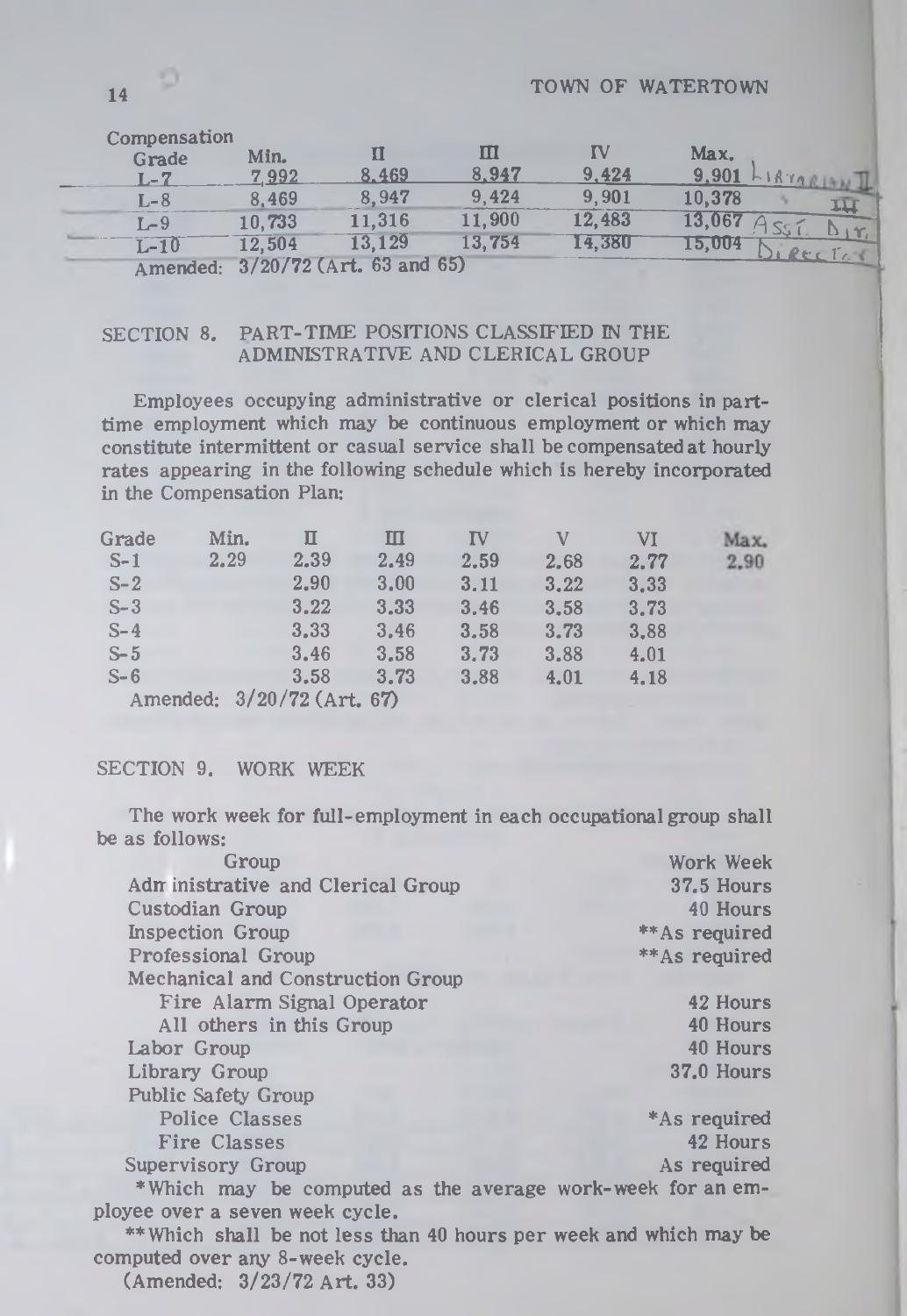## **SECTION 10. INITIAL APPLICATION OF THE COMPENSATION PLAN**

(a) Upon adoption of this amended by-law at an annual Town Meeting, the rate of each eligible employee occupying a position in the classification plan shall be adjusted retroactive to January 1 of the year of adoption.

(b) The rate of each eligible employee shall be adjusted to the same corresponding step rate in his designated compensation grade of Section 7 as the step rate which he occupied as of January first of the year of adoption. His corresponding step rate shall be determined by the same number of increments below maximum. (If more step rates are in his old than in his new compensation grade, the adjustment shall be at least to the minimum rate of the new compensation grade.)

(c) The adjustment of the rate of an individual employee as provided in the preceding paragraph shall, however, be subject to the following limitations:

- (1) If the amount of the increase is in excess of \$500.00, the first year adjustment shall be limited to \$500.00.
- (2) The balance of the initial adjustment determined by paragraph (b) of this section shall be paid to the eligible employee in the second year following adoption of the compensation plan in addition to any further increment for which the employee may be eligible during that year.

(d) If the minimum rate of an employee's old compensation grade is higher than the minimum rate of his new compensation grade and if his rate is at the old minimum at the time of adoption, his adjustment shall be to the step rate of the new compensation grade which is next above the old minimum rate.

(e) If an employee's rate at the time of adoption is above the maximum rate of his appropriate new compensation grade, his rate shall become a personal rate and as defined in Section 2 shall apply to the subject employee and not to the position.

(0 Following adoption of this by-law and application of rates in Section 7 as provided in the preceding sub-sections, employees shall be eligible for subsequent pay adjustments on anniversary dates as set forth in Section 5 (e).

(g) Nothing in this section shall be construed as authorizing adjustment to any rate above the maximum rate in the range of the compensation grade.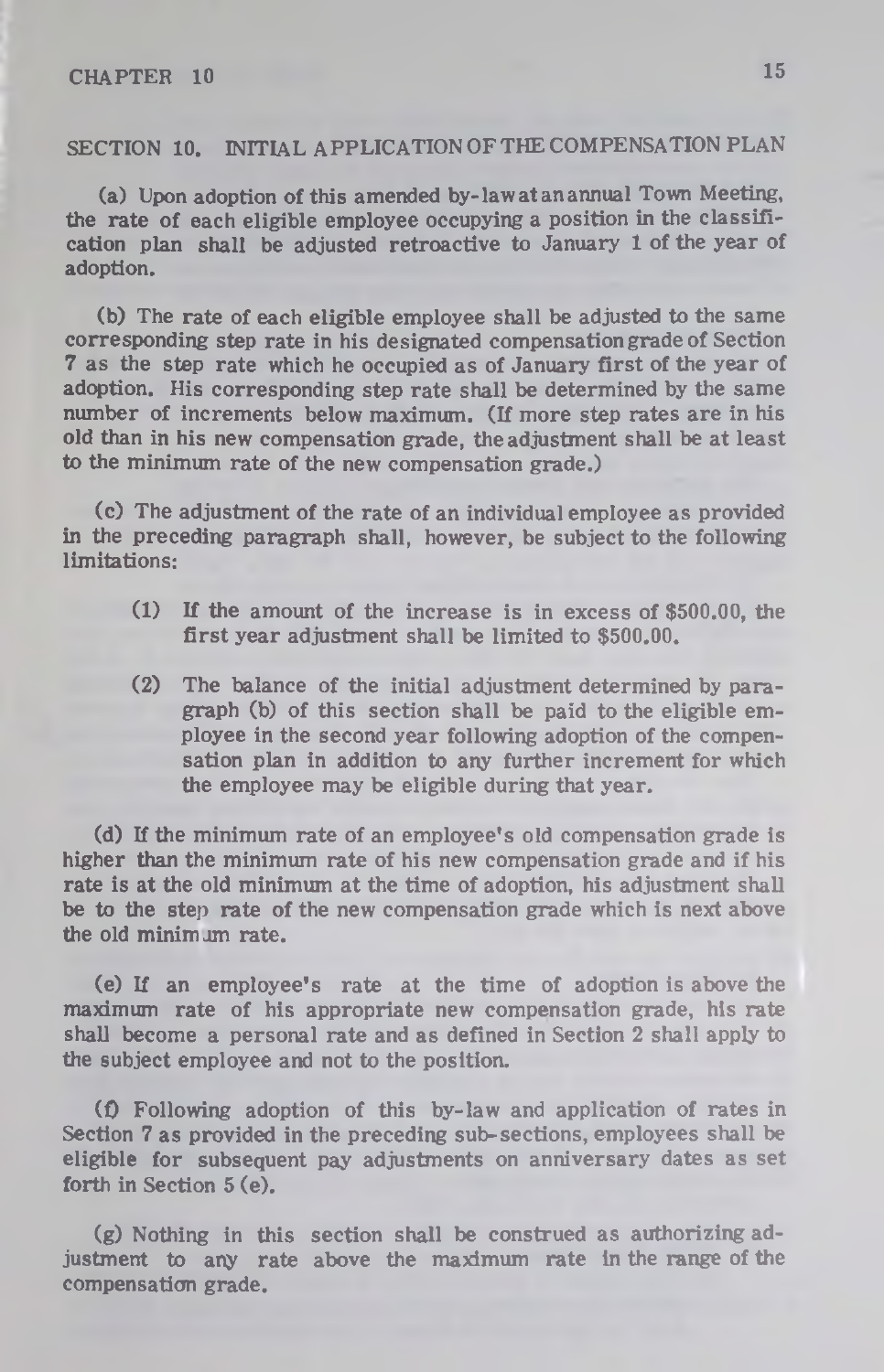### **SECTION 11. OVERTIME COMPENSATION**

## (a) Administration and Clerical Group

An employee occupying a position classified in this group is not entitled to overtime compensation. He may be granted compensatory time off at the discretion of his departmental head for hours worked in excess of those constituting his established work week as set forth in Section 9.

### (b) Custodian Group

An employee occupying a position classified in this group shall re ceive compensation for hours worked in excess ofthose constituting his established work week at straight time determined by dividing his weekly rate by forty (40).

### (c) Inspection and Professional Group

An employee occupyinga position classified in one of these two groups is not entitled to overtime compensation as set forth in Section 9.

#### (d) Mechanical and Construction Group

Employees occupying positions classified in this group are normally not eligible for compensation for hours worked in excess of those constituting the work week for this group as set forth in Section 9. In the event of special circum stances which may require such overtime services on the part of an employee, the Personnel Board may approve compensation to the employee at straight time upon application of the department head setting forth the nature and extent of such services.

The Personnel Board may also grant blanket approval upon application of a department head for the payment of overtime at straight time to employees occupying positions in the Mechanical and Construction Group for services which may be required under emergency conditions.

Payment of overtime compensation to an employee occupying a position in this group will not be made without Personnel Board approval either before or after the fact.

### (e) Labor Group

An employee occupying a position in this group shall be compensated at one and one-half times his regular hourly rate for hours worked in excess of eight hours during a regularly assigned work day and for all hours worked on other than a regularly assigned work day provided that he has been credited with forty hours pay at his regular rate for five  $(5)$ consecutively assigned work days prior to performing work on the nonassigned work day. Double time will be paid for all hours worked on Sunday, not part of the work week.

(Amended Art. 59, March 30, 1970)

#### (f) Public Safety Group

(1) If an employee whose position is in one of the police classifications is required, except for court appearances, to be on duty for any period in excess of his regular hours of duty as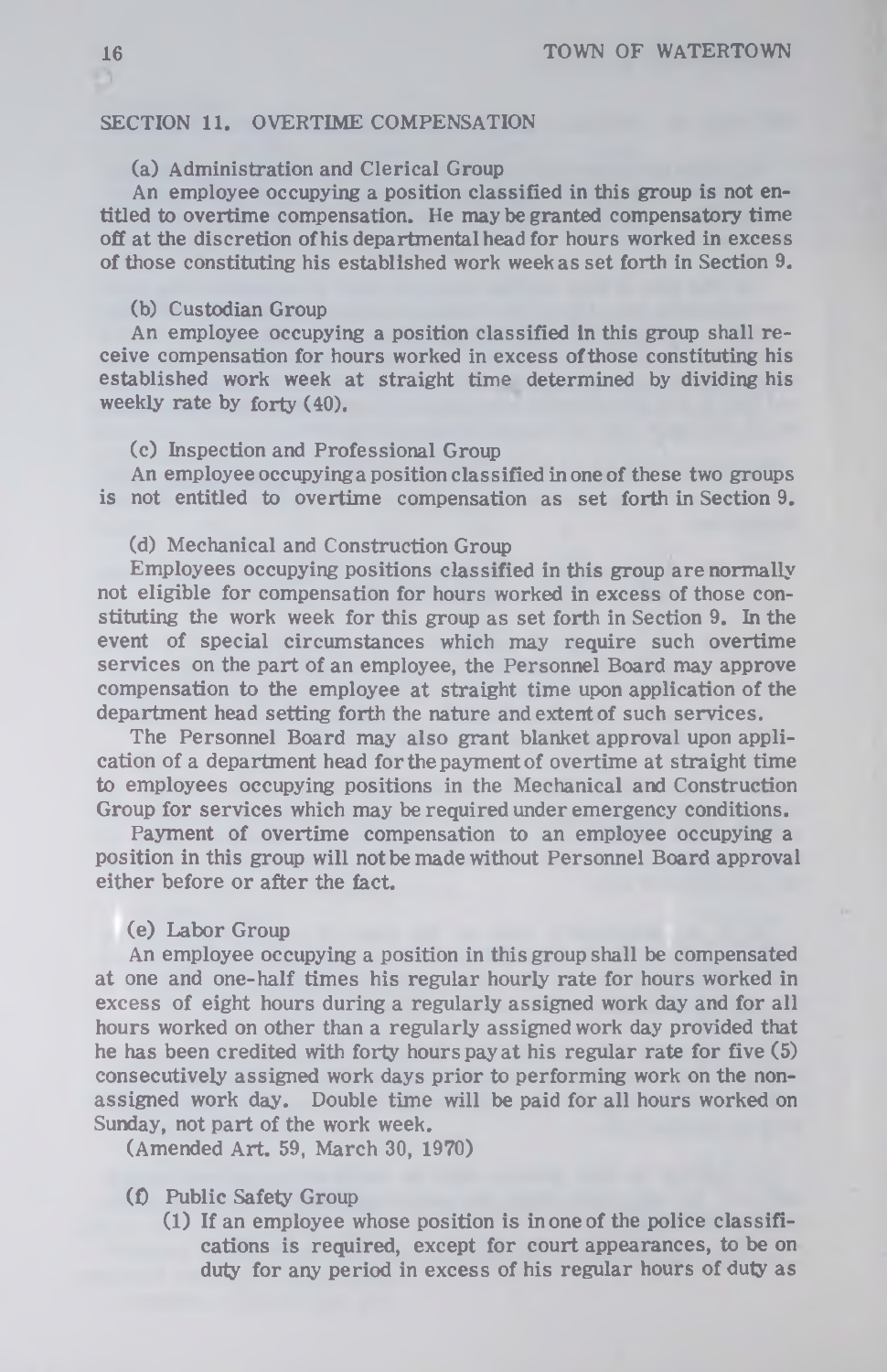from time to time established, he may be given time off equal to such period of overtime duty or if time off cannot be given by reason of personnel shortage or other cause, he may be paid for suchperiod of overtime duty at such an hourly rate as may be determined by the authority in charge of the department, which rate shall in no event be less than one and one-half times the hourly rate of his regular compensation for his average weekly hours of regular duty.

(2) If an employee whose position is in one of the fire classifications shall be required to be on duty for any period of time in excess of his regular hours of duty, as from time to time established, he may be given time off equal to such period of overtime duty, or if time off cannot be given by reason of a personnel shortage or other cause he may be paid for such period of overtime duty at such hourly rateas may be determined by the authority in charge ofthe fire department, which rate shall in no event be less than one and one-half times the hourly rate of his regular compensation for his average weekly hours of regular duty.

(Par. F, Sec. 1 and 2 amended March 18, 1971, Art. 45)

#### SECTION 12. PAID HOLIDAYS

(a) "The following days, proclaimed and recognized by the Commonwealth, shall be recognized as legal holidays within the meaning of this  $bv$ - $\hbar$ aw:

> New Year's Day Labor Day Washington's Birthday Patriot's Day Memorial Day Independence Day

Columbus Day Veteran's Day Thanksgiving Day Christmas Day

on which days employees shall be excused from all duty not required to maintain essential Town service.

(Amended 3/30/70 - Art. 37)

(b) Every employee in full-time employment shall be entitled to these designated holidays on the following terms:

- (1) If paid on an hourly basis he shall receive one day's pay at his regular rate based on the number of hours regularly worked on the day which the designated holiday occurs;
- (2) If paid on a weekly, monthly or similar basis, he shall be granted each designated holiday without loss in pay.
- (3) Permanent part-time employees whose hours of work follow a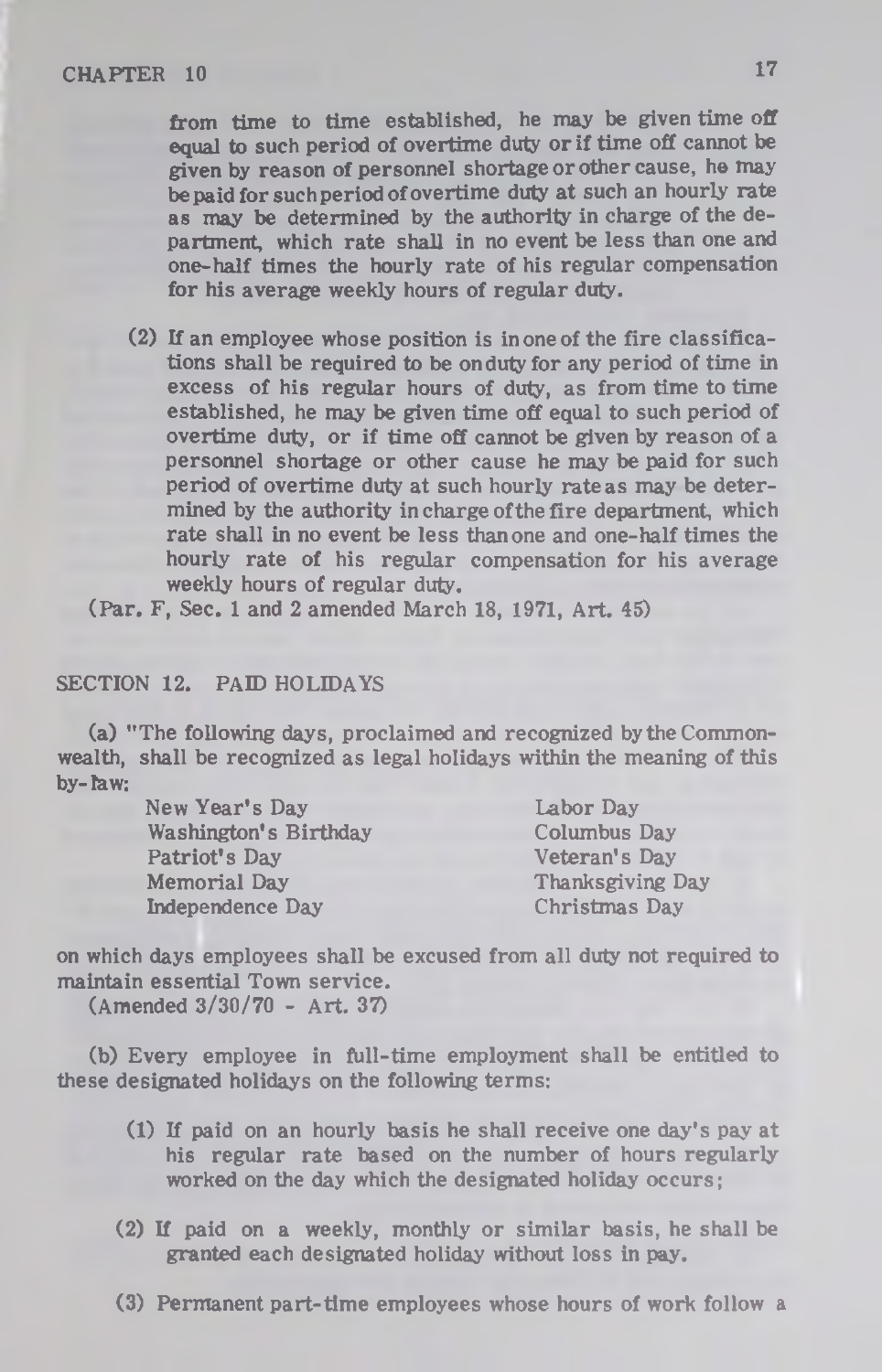regular weekly schedule of an average of 20 hours or more, which average may be computed over the previous eight week cycle, shall be paid in such proportion as their part-time service bears to full-time service. Temporary employees, or employees in a temporary employment status, hired on and after December 31, 1971 shall be granted time off without pay. Employees rendering essentially contractural services shall not be paid for time off on such holidays.

(Amended: 3/27/72 A rt. 37)

(c) Payment under the provisions of this section shall be made provided the eligible employee shall have worked on his last regularly scheduled working day prior to and his next regularly scheduled working day following such holiday, or was in full pay status on such preceding and following days in accordance with other provisions of this by-law.

(d) An employee occupying a position classified in the Mechanical and Construction or Labor Groups who, because of a rotation of shifts, works different days in successive weeks shall be granted, in each year in which the number of holidays falling on his regular days off is in excess of the number of holidays in that year falling on Saturday, additional days off equal to the excess.

(e) An employee occupying a position classified in the Custodian, Mechanical and Construction or Labor groups who performs work on one of the days or dates designated in sub-section (a) shall be paid at his regular rate for such day or date in addition to the amount to which he is entitled under sub-section (b) unless such work is performed during a tour of duty which began on the day preceding the holiday.

(£) An employee occupying a position classified in the Custodian or Mechanical and Construction groups shall be paid at his regular rate for work performed on Saturday of a week in which one of the days or dates designated in subsection (a) occurs, provided the work performed is that which was scheduled for the day of the holiday.

(g) An employee occupying a position classified in the Public Safety  $g$ roup in one of the police classifications shall be entitled to compensation in addition to that provided under sub-section (b) in accordance with the provisions of Chapter 268, Section 17A of the Acts of 1952 accepted by the Town on April 4, 1955.

(h) An employee occupying a position classified in the Public Safety group in one of the fire classifications shall be entitled to compensation in addition to that provided under sub-section (b)in accordance with the provisions of Chapter 640 of the Acts of 1953 accepted by the Town on April 4, 1955.

(i) Employees occupying positions classified in the Administrative and Clerical, Inspection, Professional and Supervisory groups shall not be entitled to additional compensation for work performed on one of the days or dates designated in sub-section  $(a)$ .

(j) Whenever one of the holidays set forth in sub- section (a) falls on a Sunday, the following day shall be the legal holiday.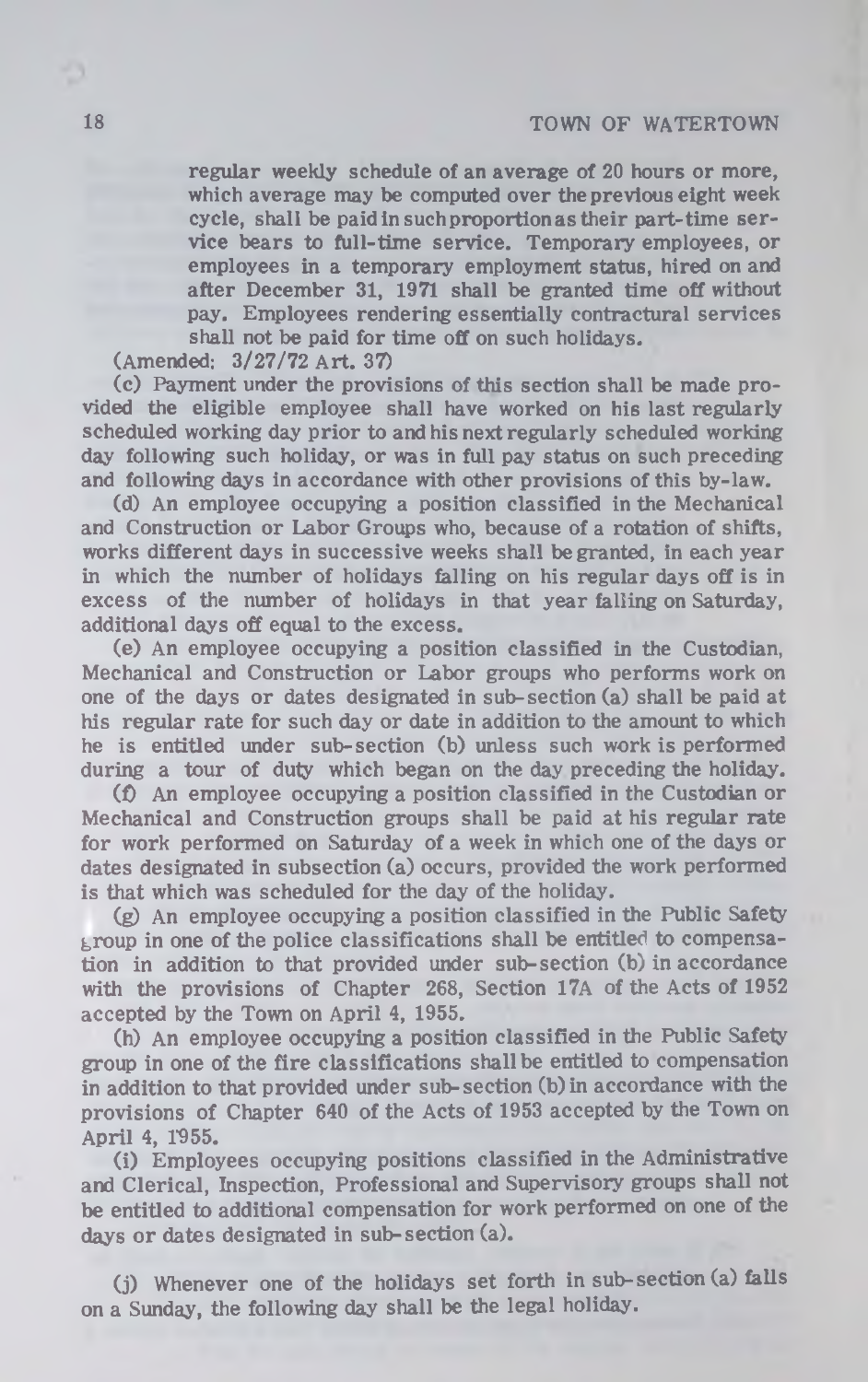#### **SECTION 13. VACATION LEAVE**

Eligible employees shall be entitled to vacation leave as provided in Chapter 3, Section 28 of the by-laws of the Town.

#### SECTION 14. SICK LEAVE

Eligible employees shall be entitled to sick leave as provided in Chapter 3, Section 28 of the by-laws of the Town.

#### SECTION 15. PHYSICAL EXAMINATION

Every person hereinafter employed by the Town in a position included in the Classification Plan except when performing casual service, shall undergo a physical examination satisfactory to the Contributory Retirement Board. The examining physician shall be appointed by the Board of Selectmen and shall render a sealed report of his findings to the Personnel Board having the name of the applicant written on the envelope. After receipt of the report has been entered on the Personnel Board's records, such report shall be deposited with the Contributory Retirement Board for safe-keeping, the contents subject to future view only by a physician designated by the Selectmen, otherwise the report shall be confidential.

#### SECTION 16. CIVIL SERVICE

Nothing in this by-law shall be construed to conflict with Chapter 31 of the General Laws.

#### SECTION 17. EFFECT OF PARTIAL INVALIDITY

The invalidity of any section or provision of this by-law shall not invalidate any other section or provision thereof.

#### SECTION 18.

"There shall be added to the annual compensation of each full time employee under this Chapter, the sum of one hundred dollars **(\$**100**.**00**)** after completion of ten years of continuous employmentand an additional fifty dollars (\$50.00) after completion of each and every additional five year of continuous full employment,"

Interruption of such employment for the purpose of performing military service shall not be deemed to break the continuity of service with the departments of the Town under this Chapter provided that no employment other than military service is entered into by the employee during the period of said interruption.

(Sect. 18, voted under Article 51, on March 23, 1964) (Amended March 21, 1968, Art. 114)

Attest; GEORGE B. WELLMAN Town Clerk